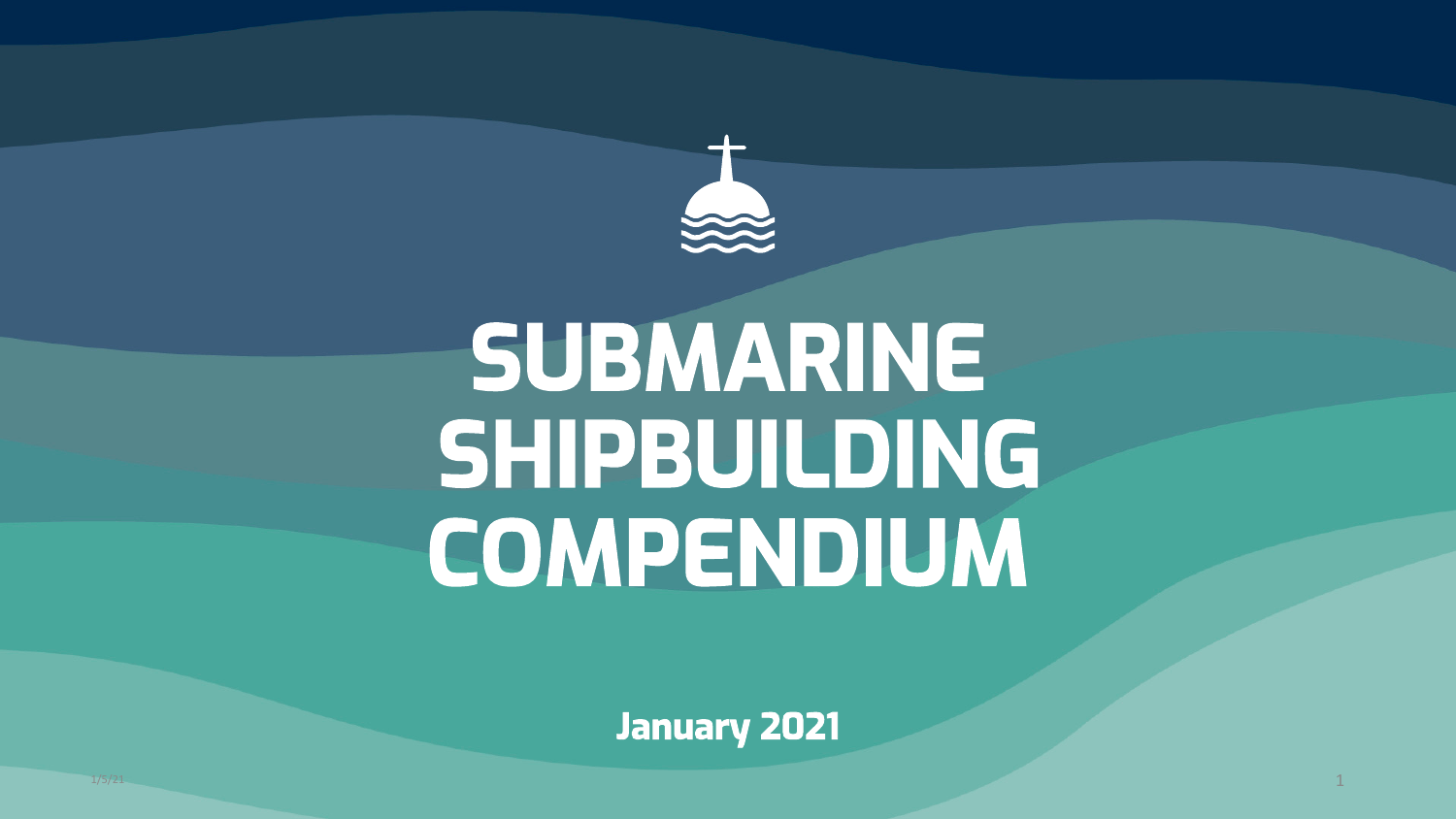

**INTRODUCTION**

- **CT, MA, and RI companies in the submarine shipbuilding supply chain provide high tech manufacturing, casting, welding, fabrication, and related services.**
- **The companies rely on a highly skilled trades workforce trained in high tech areas or other special professional fields.**
- **Federal, State and local governments, quasipublic sector organizations (partnerships) and the private sector all provide sources of relevant workforce training.**
- **The information that follows is a compendium of those government and nongovernment organizations, schools, and other agencies that are critical to develop the submarine shipbuilding workforce. Points of contact and websites are included.**

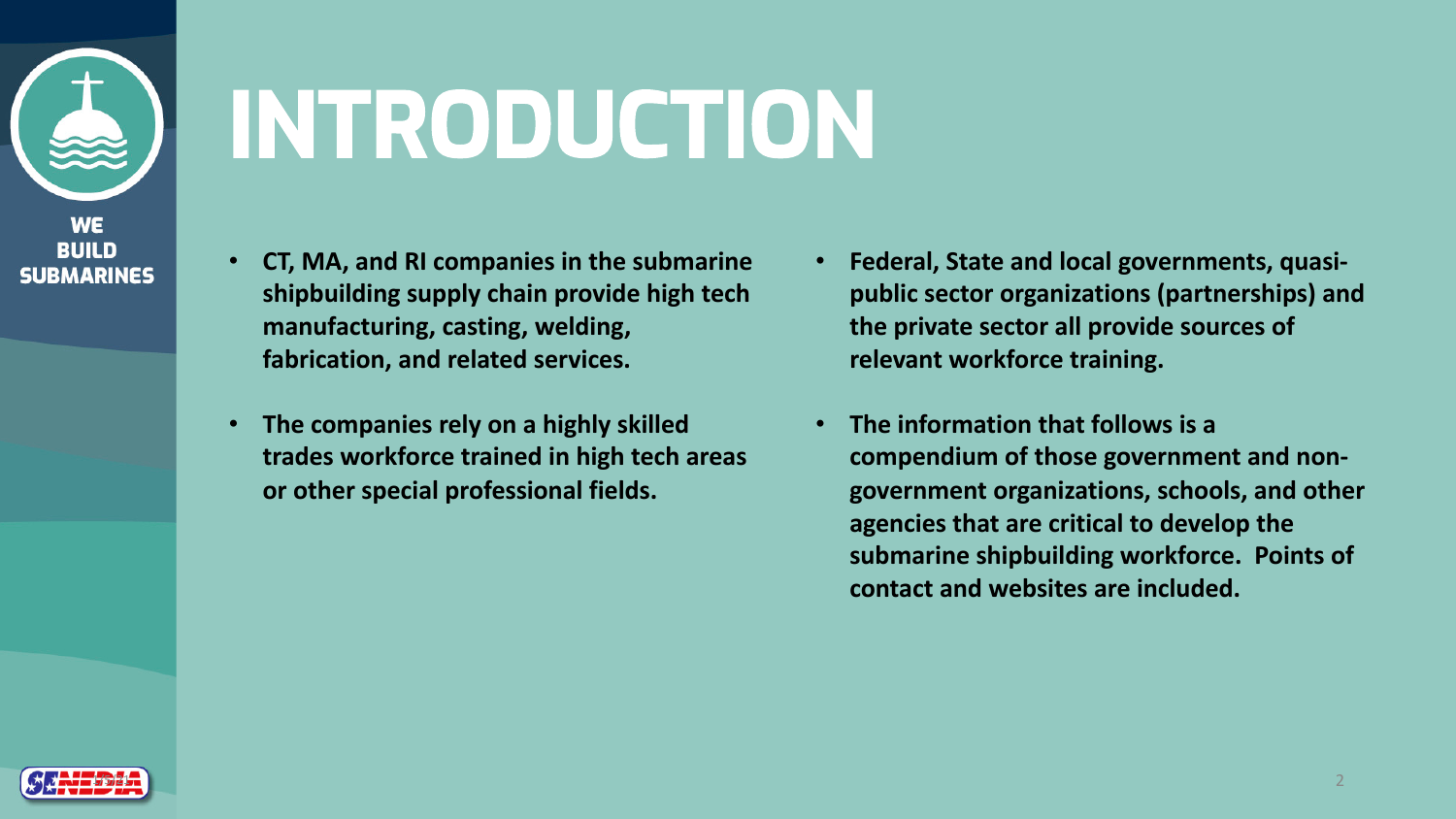## <span id="page-2-0"></span>**HYPERLINKED SECTION**

- **[STATE/LOCAL WORKFORCE ORGANIZATIONS AND](#page-28-0) PROGRAMS RHODE I**
- **STATE/LOCAL WORKFORCE ORGANIZATIONS AND PROGRAMS CONNECTION**
- **STATE/LOCAL WORKFORCE ORGANIZATIONS AND PROGRAMS MASSACHUSETTS**
- **K-12 SCHOOLS SUBMARINE SHIPBUILDING CAREER AND TECHNICAL E**
- **K-12 SCHOOLS SUBMARINE SHIPBUILDING CAREER AND TECHNICAL E**
- **K-12 SCHOOLS SUBMARINE SHIPBUILDING CAREER AND TECHNICAL E**
- **POST SECONDARY SCHOOLS WITH PERTINENT SUBMARINE SHIPBUILD**
- **POST SECONDARY SCHOOLS WITH PERTINENT SUBMARINE SHIPBUILD**
- **POST SECONDARY SCHOOLS WITH PERTINENT SUBMARINE SHIPBUILD**
- **OTHER RESOURCES – TRAINING PROVIDERS (RI)**
- **OTHER RESOURCES – TRAINING PROVIDERS (CT)**
- **OTHER RESOURCES – TRAINING PROVIDERS (MA)**

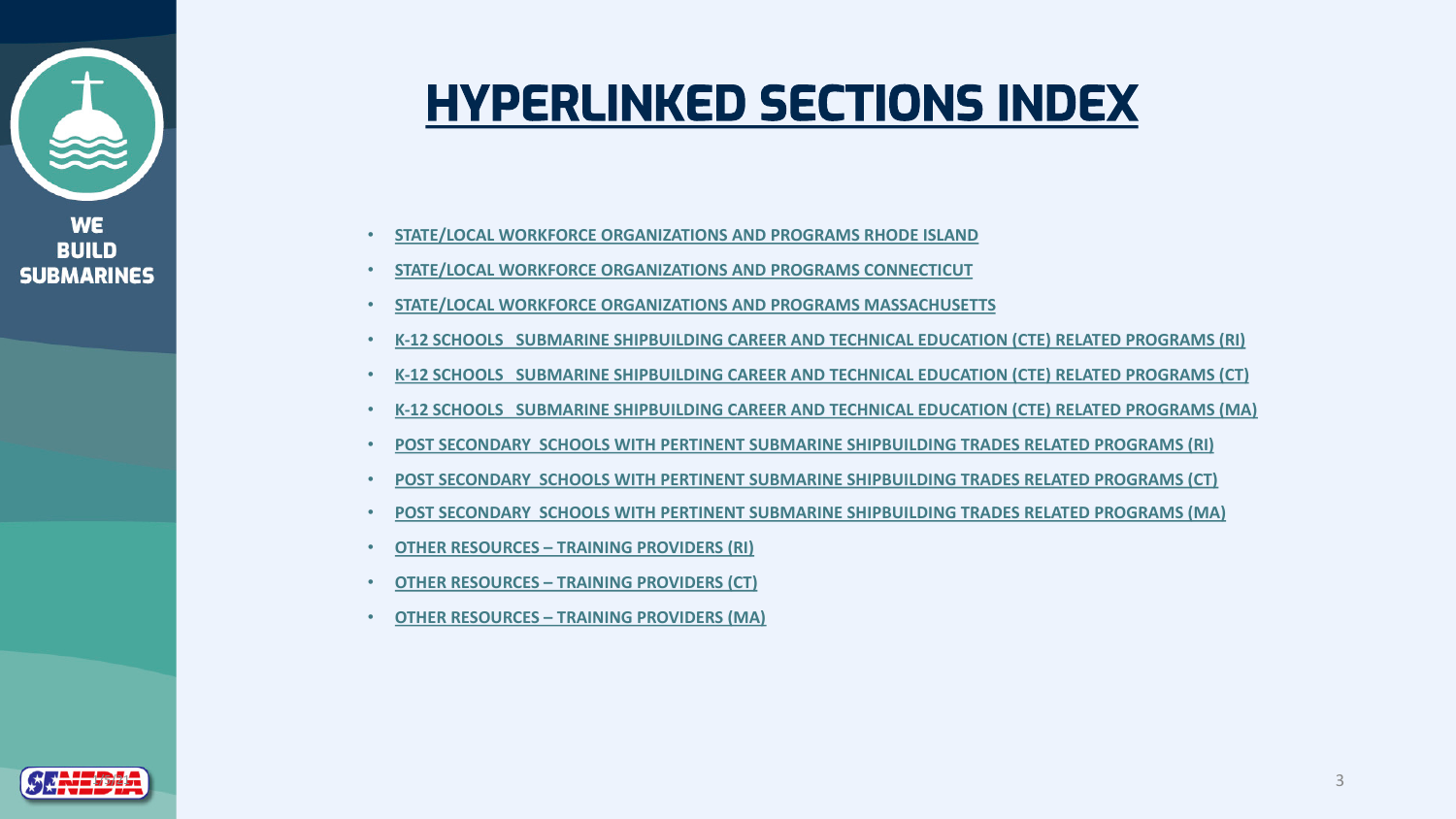

### **STATE/LOCAL WORKFORCE ORGANIZATIONS AND PROGRAM RHODE ISLAN D**

#### **RI Department of Labor and Training**

Mission: The Workforce Development Serv dedicated to the advancement of all who those who perform the work and those w

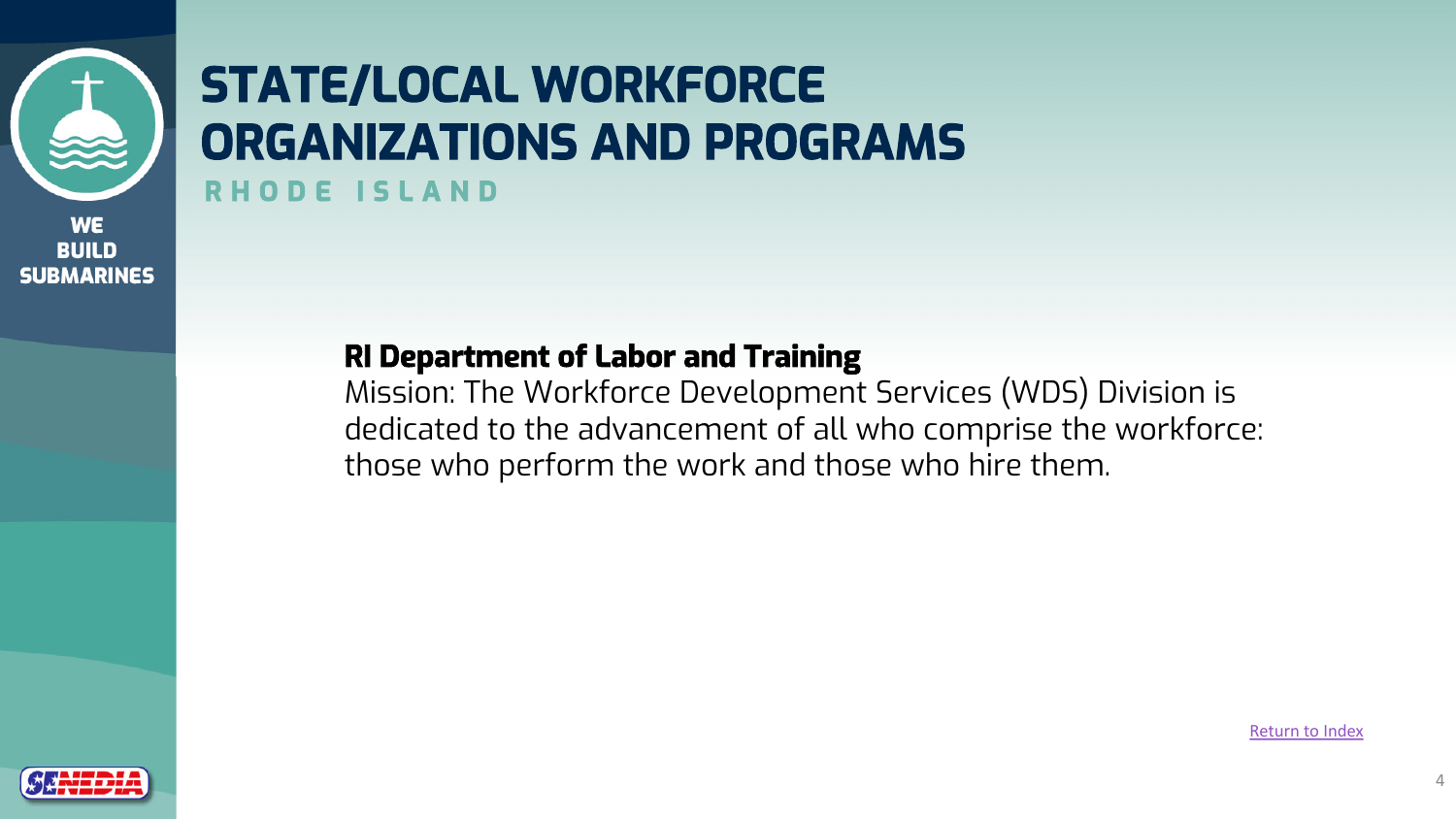

### **STATE/LOCAL WORKFORCE ORGANIZA[TIONS AND PRO](http://www.ride.ri.gov/StudentsFamilies/EducationPrograms/AdvancedCoursework.aspx)GRAM RHODE ISLAND**

Enroll RI -

The Rho[de Isla](http://www.ride.ri.gov/StudentsFamilies/EducationPrograms/CareerTechnicalEducation.aspx)[nd Department](mailto:cte@ride.ri.gov) of Education (RI November 2020 to ensure that families have educational programs.

Website: https://enrollri.org/cte

#### **All Course Network (ACN)**

Website: RIDE - All Course Network Contact Email: acn@ride.ri.gov

#### **Career & Technical Education (CTE)**

Website: RIDE - CTE Contact Email: cte@ride.ri.gov

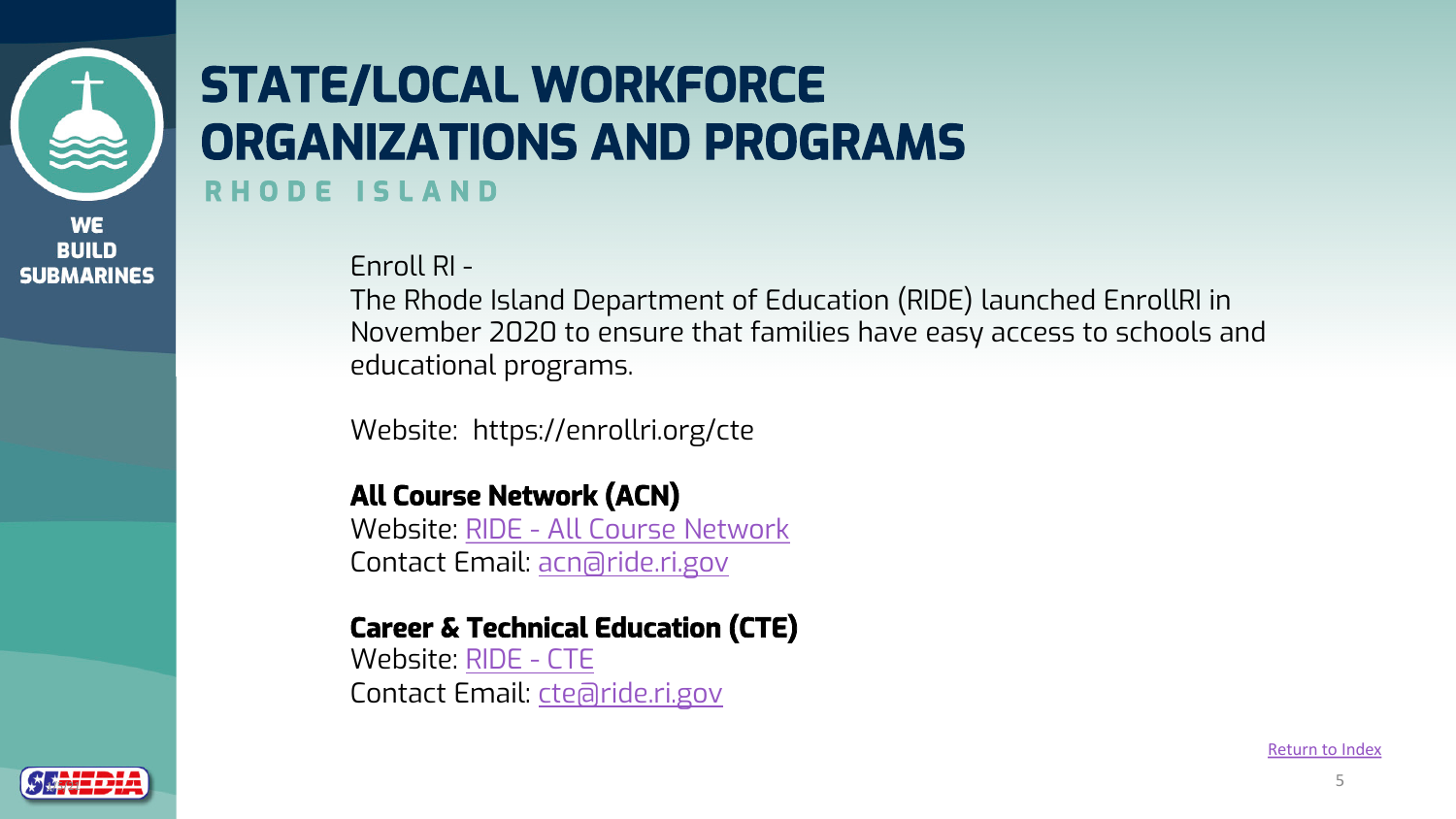

### **STATE/LOCAL WORKFORCE ORGANIZATIONS AND PROGRAM CONNECTICUT**

#### **CT Offi[ce of Workforce Competitiveness](https://www.ctdol.state.ct.us/rwdb/rwdb.htm)**

Mission: Ensuring Connecticut has sufficient talent to support coordinate and align resources, employment and training prog projected industry and job growth needs.

Website: http://www.ctdol.state.ct.us/owc/

Contact: 200 Folly Brook Boulevard, Wethersfield, CT 06109 /

#### **CT Workforce Investment Board**

Mission: With a regional focus, the Boards assess regional em priorities, conduct planning for and coordinate programs that

Website: https://www.ctdol.state.ct.us/rwdb/rwdb.htm

Contact: 200 Folly Brook Boulevard, Wethersfield, CT 06109 /

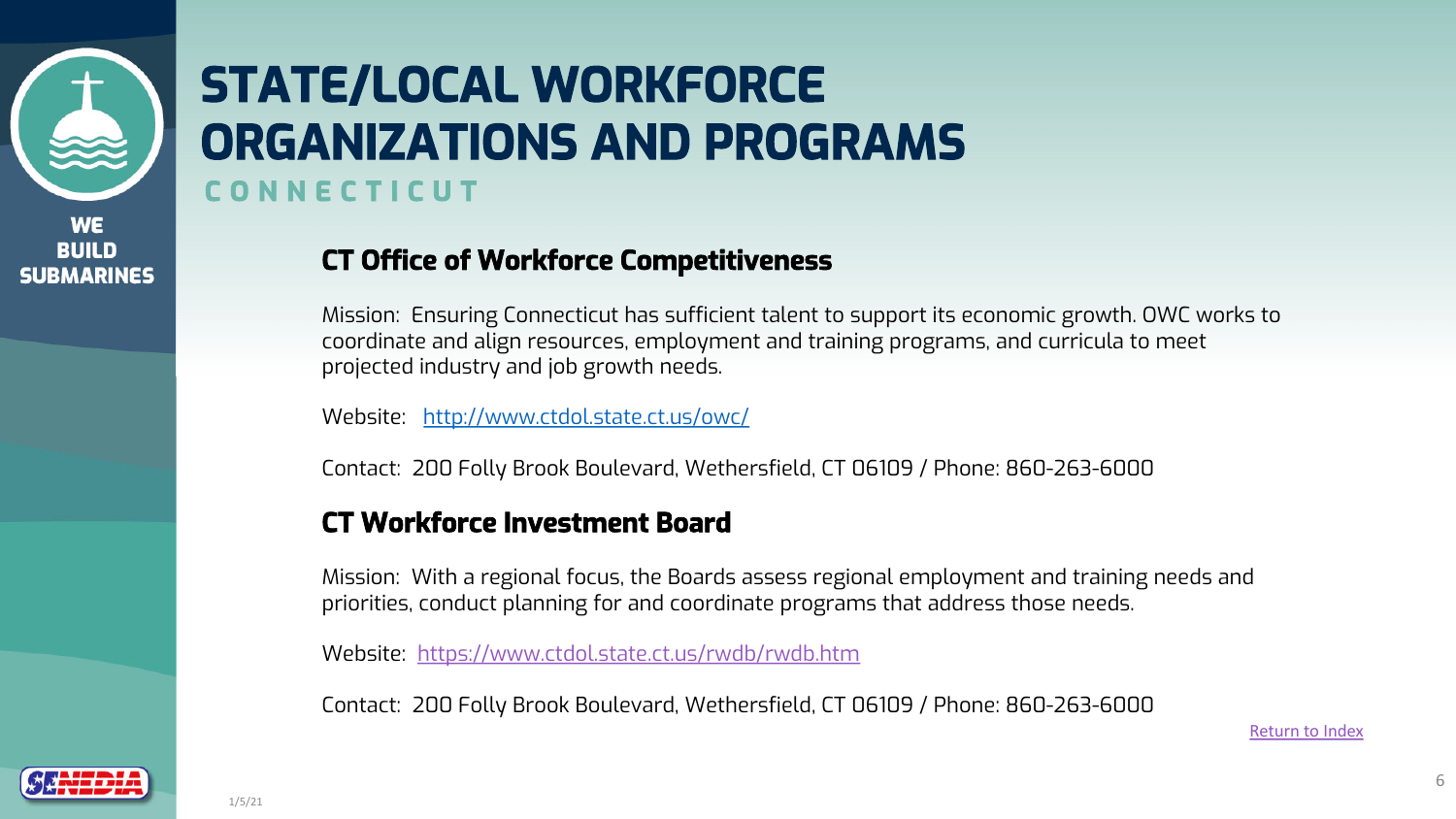

### **STATE/LOCAL WORKFORCE ORGANIZATIONS AND PROGRAM CONNECTICUT**

#### **Eastern Connecticut Workforce Investment B**

Mission: The Eastern CT Workf[orce](#page-2-0) Investment Board is agency responsible for a network of workforce-related p region in Eastern CT. Among those programs is a multithe implementation of Cornerstone known as the Easter (MPI). MPI is a partnership containing numerous Next Ge with over 30 state and regional stakeholders. The progra the regional labor force's competencies to align with skil manufacturers. The core element of the MPI is high-rigor in duration) with curriculum designed by employers.

Website: http://www.ewib.org

Contact: 108 New Park Avenue, Franklin, CT 06254 / Phone

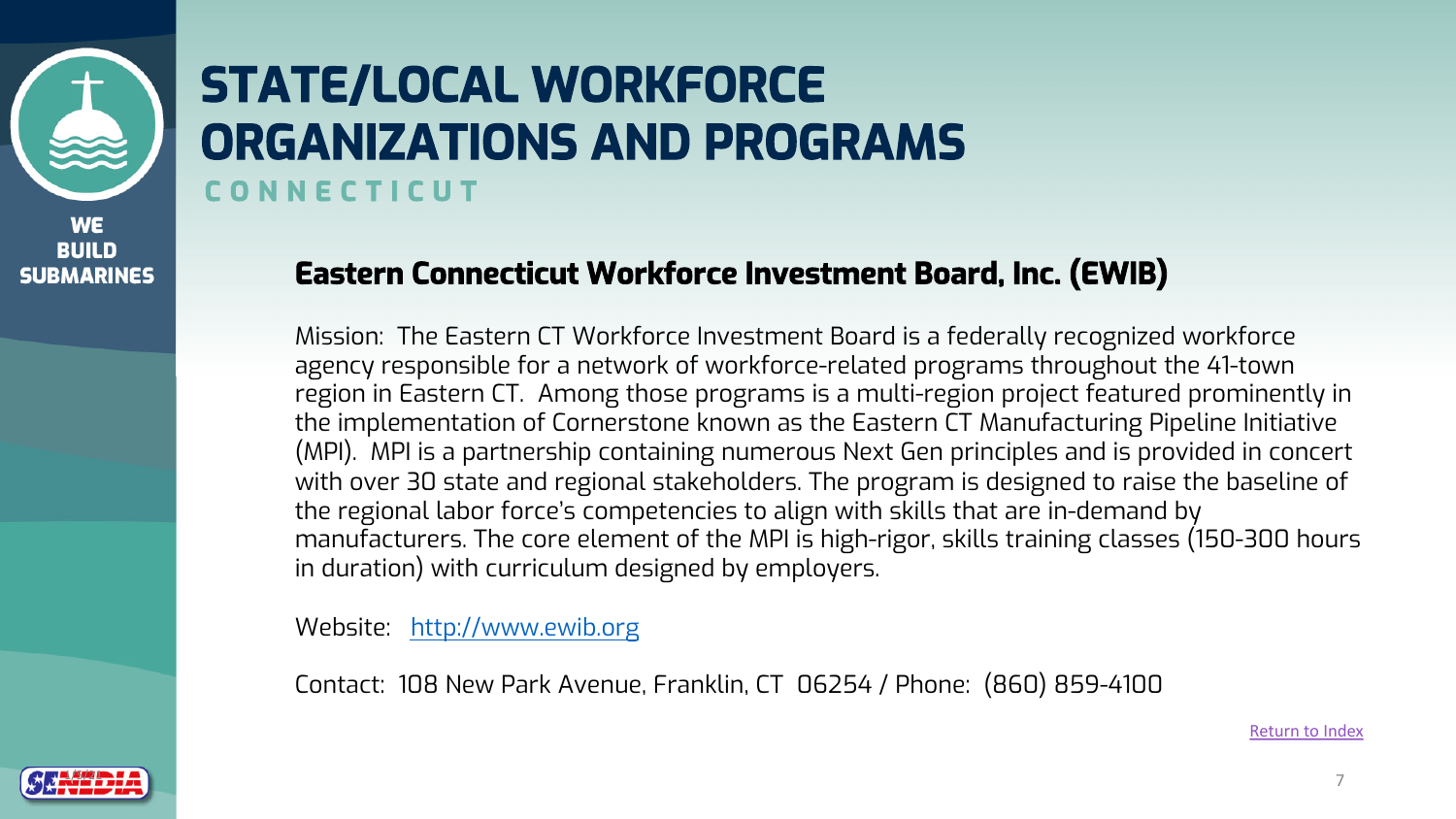

### **STATE/LOCAL WORKFORCE ORGANIZ[ATIONS AND P](https://portal.ct.gov/SDE)ROGRAM CONNECTICUT**

### **CT State Department of Ed - Innovation**

Mission: Working to align the K-12 education system education and businesses to ensure students have postsecondary education and workforce opportuni

Website: https://portal.ct.gov/SDE

Contact: 450 Columbus Blvd, Hartford, CT Phone: 860-713-6500 Chris Soto, chris.soto@ct.gov

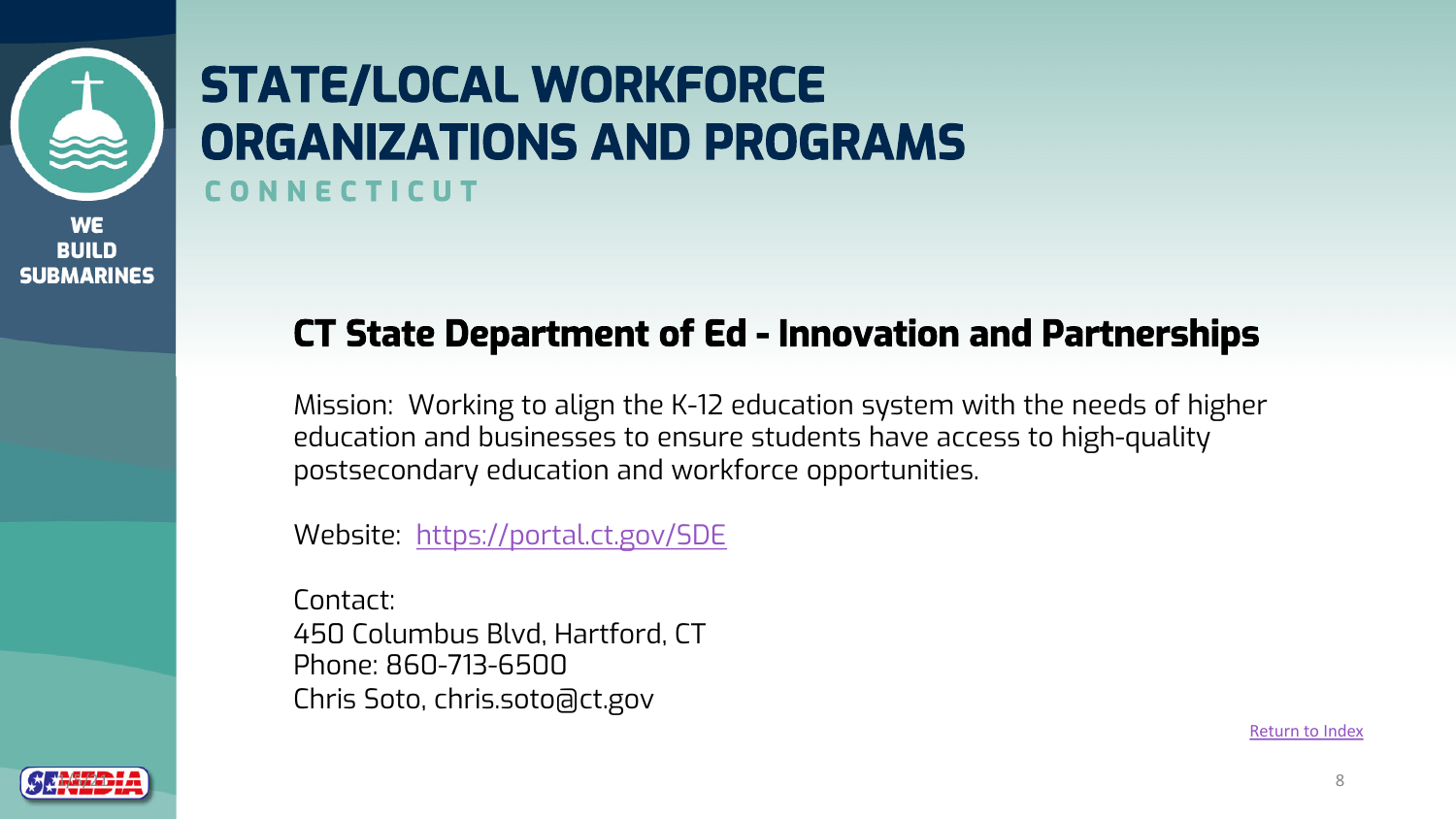

### **STATE/LOCAL WORKFORCE ORGANIZATIONS AND PROGRAM MASSACHUSETTS**

### **Executive Office of Labor and Workfo**

Mission: EOLWD manages the Commonwealth's w departments to ensure that workers, employers, a tools and training needed to succeed in the Massa

Website: https://www.mass.gov/orgs/executive-office-of-lal

Contact: (617) 626-7100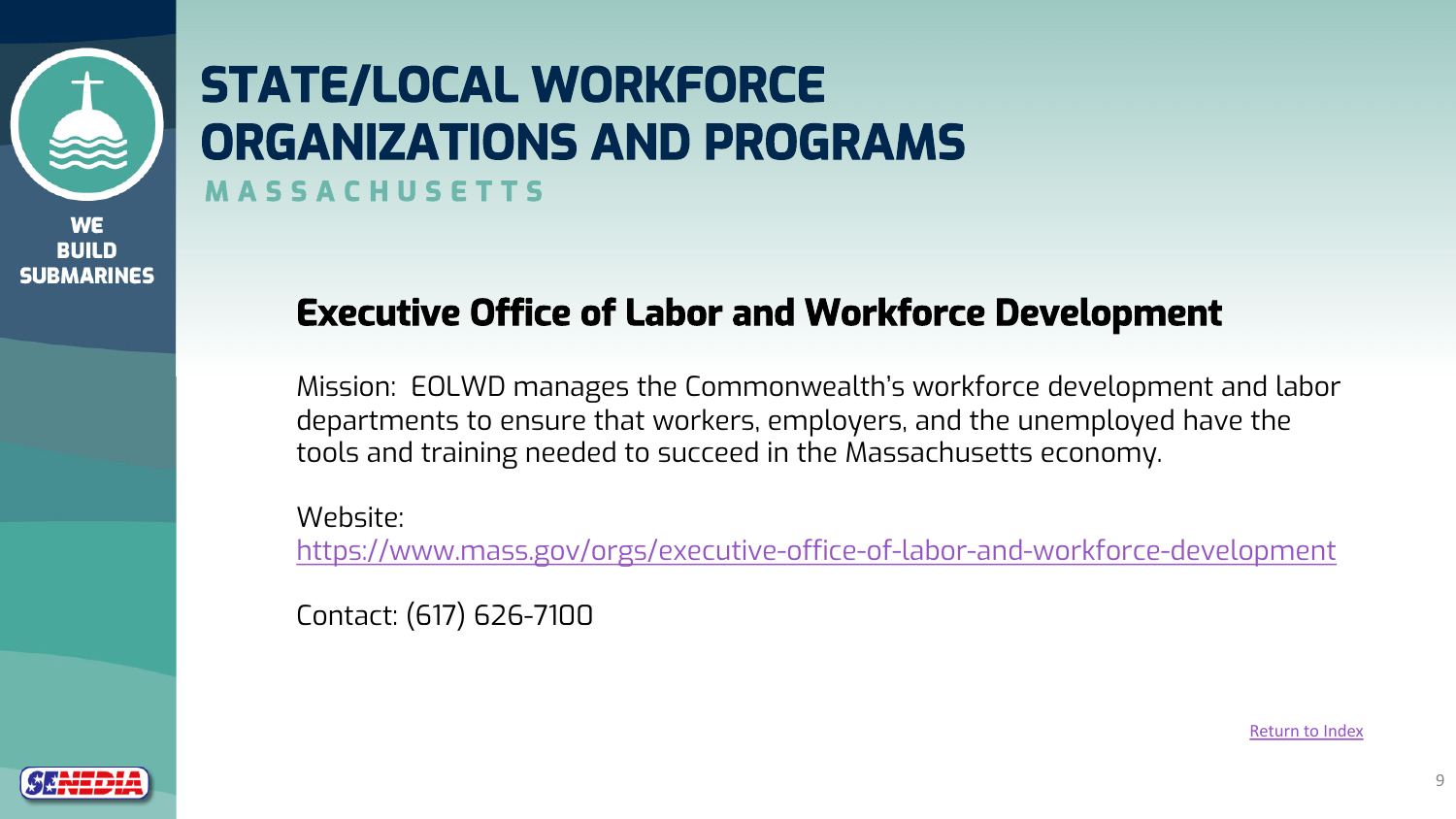

### **STATE/LOCAL WORKFORCE ORGANIZATIONS AND PROGRAM MASSACH[USETTS](https://masshiregreaternewbedford.com/)**

#### **MassHire Greater New Bedford Workforce Board Board Contact: Allegates Board Board Board Board Board Board Board Board Board Board Board Board Board Board Board Board Board Board Board Board Board Board Board Board Board B Exec. Dir./CEO**

Mission: MHGNBWB manages approximately a \$5mm bu Department of Career Services initiatives in accordance v The WB's core industry sectors where administration and include manufacturing; healthcare and the maritime indu

Website: https://masshiregreaternewbedford.com

**Contact: 508-979-1504**

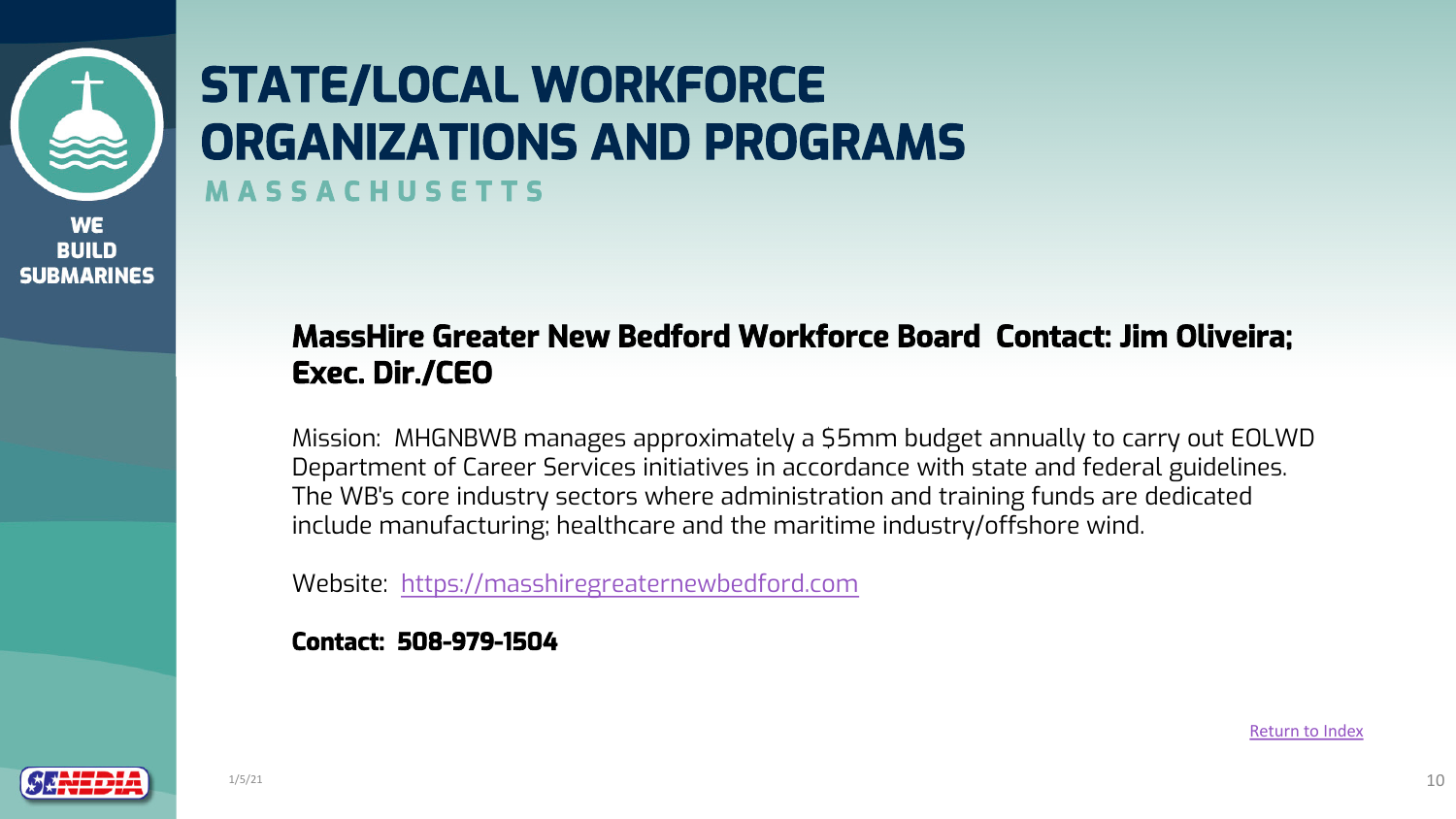

### **STATE/LOCAL WORKFORCE ORGANIZATIONS AND PROGRAM MASSACH[USETTS](https://www.masshirebristolwb.org)**

#### **MassHire Bristol Workforce Board - Tom P**

Mission: The MassHire Bristol Workforce Board is charge and implementing workforce development initiatives in the Greater and Taunton areas. The goal of the MHBWB is to develop system serving the current and future workforce and all

Website: https://www.masshirebristolwb.org

**Contact: 508-675-1165 tperreira@masshirebristol.org**

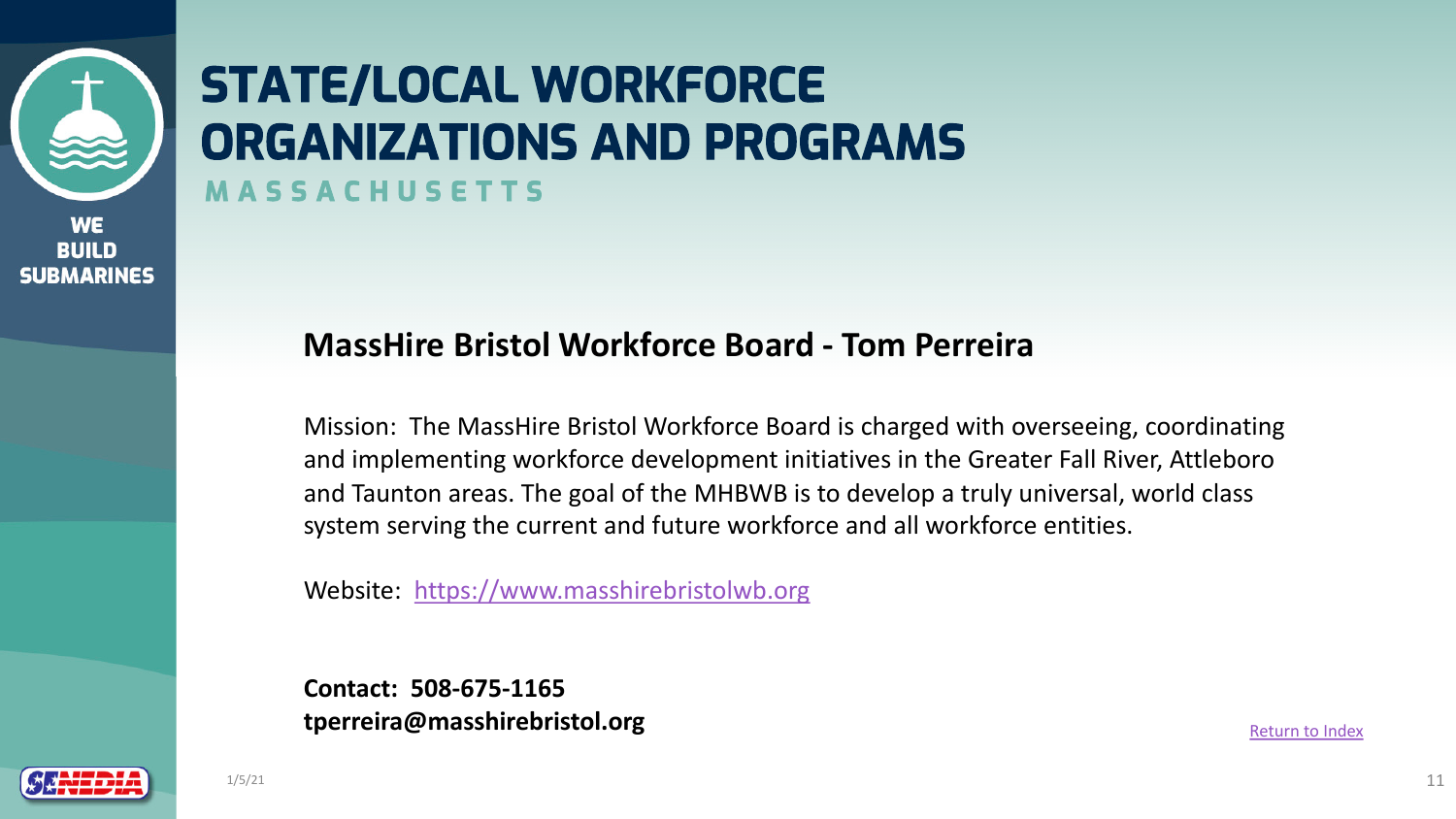

### **K-12 SCHOOLS SUBMARINE SHIPBUILDING ( EDU[CATION \(CTE\) RELATED PROGRAMS \(RI\)](https://www.ride.ri.gov/StudentsFamilies/EducationPrograms/CareerTechnicalEducation.aspx)**

#### **RHODE ISLAND DEPARTMENT OF EDUCATION CARE (CTE) COORDINATION**

Mission: CTE in Rhode Island is helping our state address key chall workforce development and from economic vitality to global comp coordinates, and catalogs all RI CTE programs

Website:

https://www.ride.ri.gov/StudentsFamilies/EducationPrograms/Care career-education-programming

Contact: Paul McConnell, Paul.McConnell@RIDE.RI.GOV

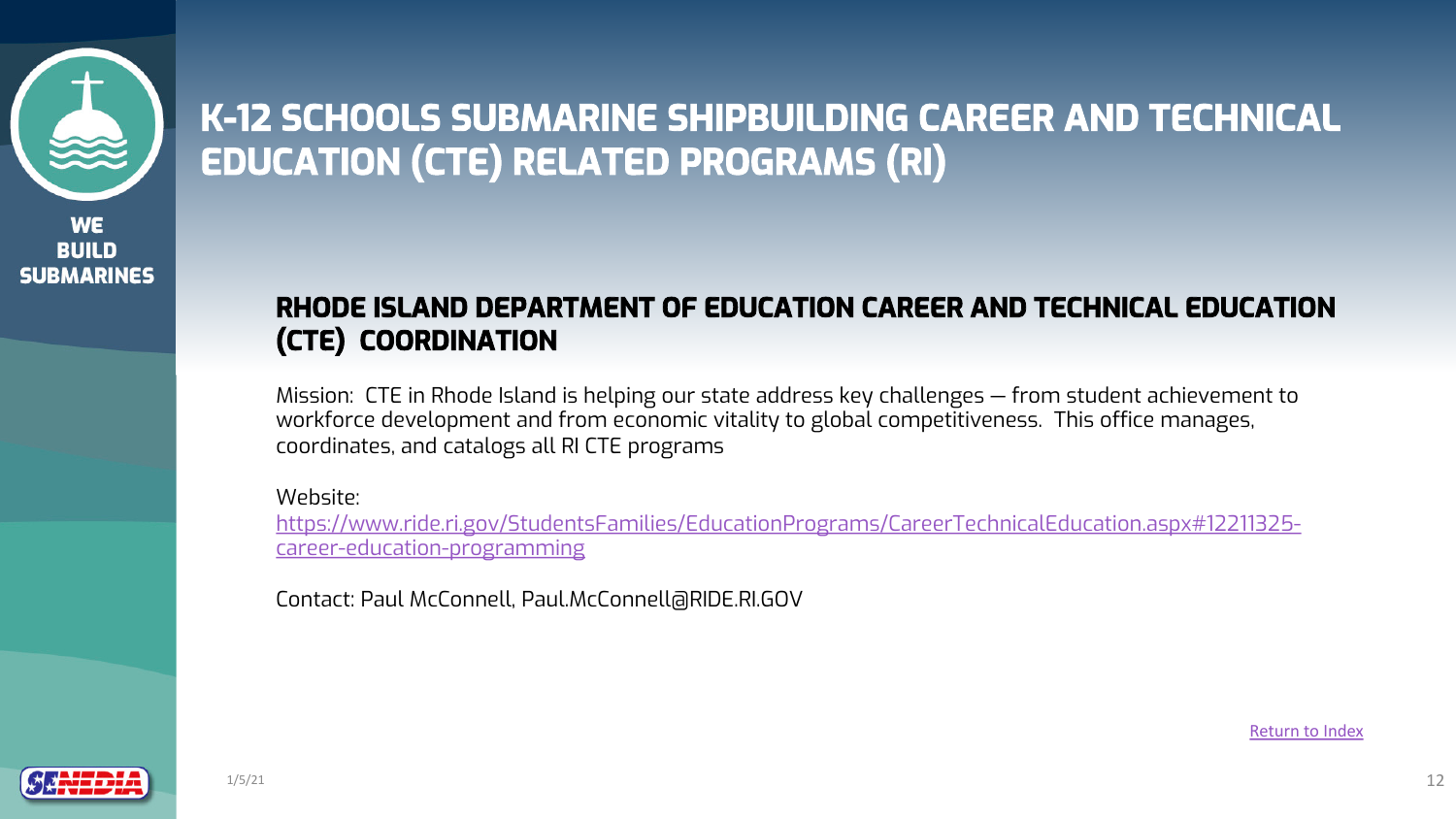

### **K-12 SCHOOLS SUBMARINE SHIPBUILDING ( EDUCATION (CTE) RELATED PROGRAMS (RI)**

| SCHOOL                                                  | PROGRAM             |                      |
|---------------------------------------------------------|---------------------|----------------------|
| <b>Burrillville High School</b>                         | Construction        | https://bhs.bsd-ri.n |
|                                                         | Engineering         |                      |
|                                                         |                     |                      |
|                                                         |                     |                      |
| Coventry Regional Career & Technical Center             | Automotive          | http://www.covent    |
|                                                         | CAD                 |                      |
|                                                         | Engineering         |                      |
|                                                         | Welding             |                      |
|                                                         |                     |                      |
|                                                         |                     |                      |
| Chariho Tech (Charlestown, Richmond, Hopkinton)         | Automotive          | https://charihotech  |
|                                                         | CAD                 |                      |
|                                                         | Construction        |                      |
|                                                         | Electrical          |                      |
|                                                         | Welding/Shipfitting |                      |
|                                                         |                     |                      |
| Cranston Career & Technical Center                      | CAD                 | https://cactc.cpsed  |
|                                                         | Construction        |                      |
|                                                         |                     |                      |
|                                                         | Engineering         |                      |
|                                                         | Plumbing            |                      |
|                                                         |                     |                      |
| William Davies Career & Technical High School - Lincoln | Automotive          | https://www.davie    |
|                                                         | Electrical          |                      |
|                                                         | Engineering         |                      |
|                                                         | Manufacturing       |                      |
|                                                         |                     |                      |
| East Providence Career & Technical Center               | Automotive          | https://eastprovide  |
|                                                         | Construction        |                      |
|                                                         | Electrical          |                      |
|                                                         | Engineering         |                      |
|                                                         |                     |                      |

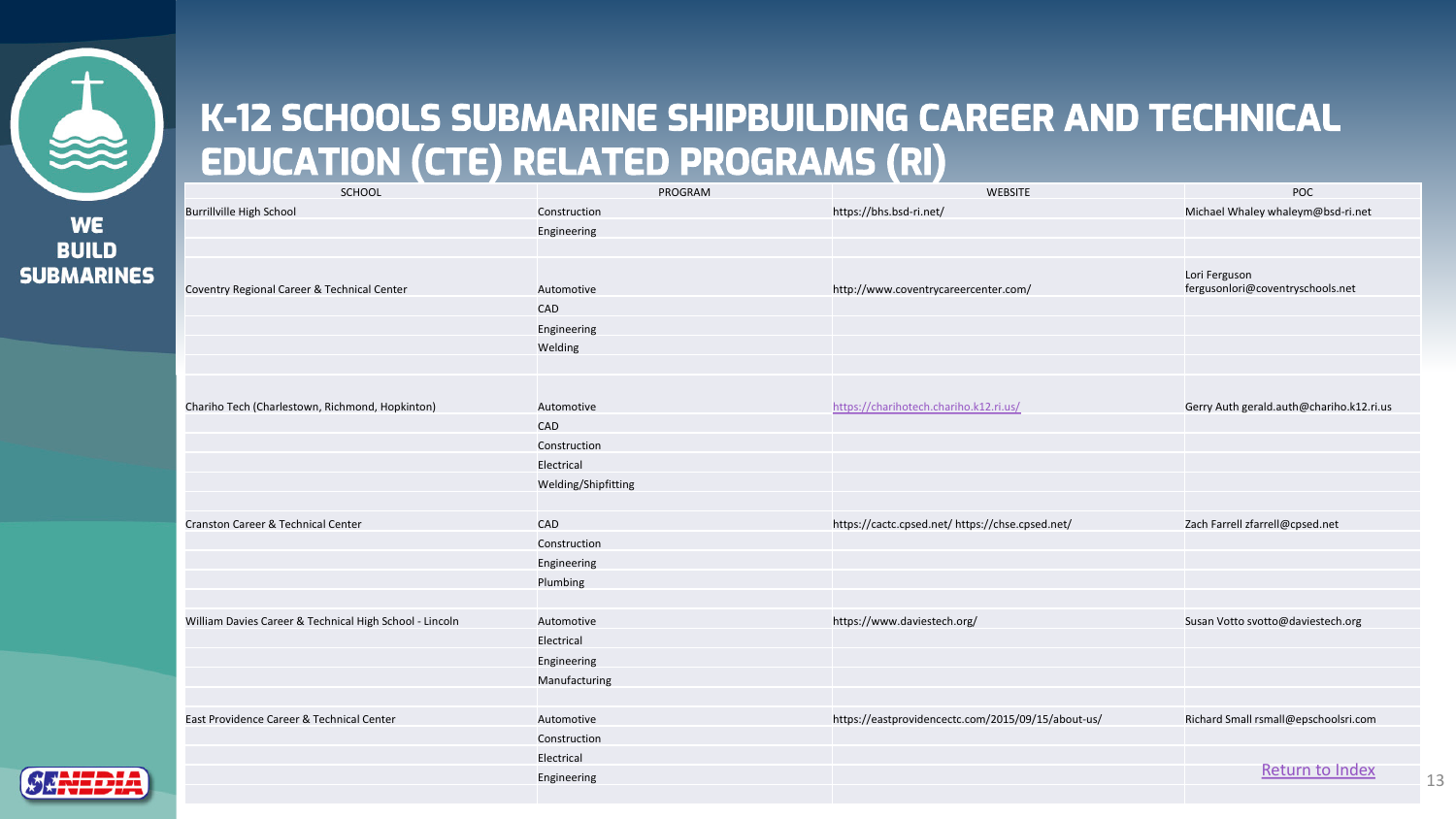

### **K-12 SCHOOLS SUBMARINE SHIPBUILDING CAREER AND TECHNICAL EDUCATION (CTE) RELATED PROGRAMS (RI)**

| <b>SCHOOL</b>                          | PROGRAM                  | <b>WEBSITE</b>                         | <b>POC</b>                           |
|----------------------------------------|--------------------------|----------------------------------------|--------------------------------------|
| Providence Career & Technical Academy  | Automotive               | https://www.providenceschools.org/PCTA | Brett Dickens Brett.Dickens@ppsd.org |
|                                        | Carpentry/Construction   |                                        |                                      |
|                                        | Electrical               |                                        |                                      |
|                                        | Engineering              |                                        |                                      |
|                                        | <b>HVAC</b>              |                                        |                                      |
|                                        | Welding                  |                                        |                                      |
|                                        |                          |                                        |                                      |
| Narragansett High School               | Plumbing                 | http://nhs.nssk12.org/                 | Dan Warner dwarner@nssk12.org        |
|                                        |                          |                                        |                                      |
| Newport Area Career & Technical Center | Automotive               | https://www.npsri.net/NACTC            | Robert Young RobertYoung@npsri.net   |
|                                        | Construction/Carpentry   |                                        |                                      |
|                                        | <b>Marine Electrical</b> |                                        |                                      |
|                                        | Shipfitting/Pipefitting  |                                        |                                      |
|                                        |                          |                                        |                                      |
|                                        |                          |                                        | <b>Barbara Morse</b>                 |
| North Kingstown High School            | Engineering              | https://www.nksd.net/                  | barbara_morse@nksd.net               |
|                                        |                          |                                        |                                      |
|                                        |                          |                                        | Melissa Caffrey                      |
| North Providence High School           | <b>Marine Trades</b>     | http://nphs.nprovschools.org/          | Melissa.Caffrey@npsd.k12.ri.us       |
|                                        |                          |                                        |                                      |
| Ponaganset - Foster Glocester          | Construction             | http://www.fg.k12.ri.us/               | Lynne Bedard Ibedard@fgschools.com   |
|                                        | Engineering              |                                        |                                      |
|                                        |                          |                                        |                                      |
| South Kingstown High School            | Construction/Carpentry   | https://hs.skschools.net/              | Scott Rollins srollins@sksd-ri.net   |
|                                        | Engineering              |                                        |                                      |

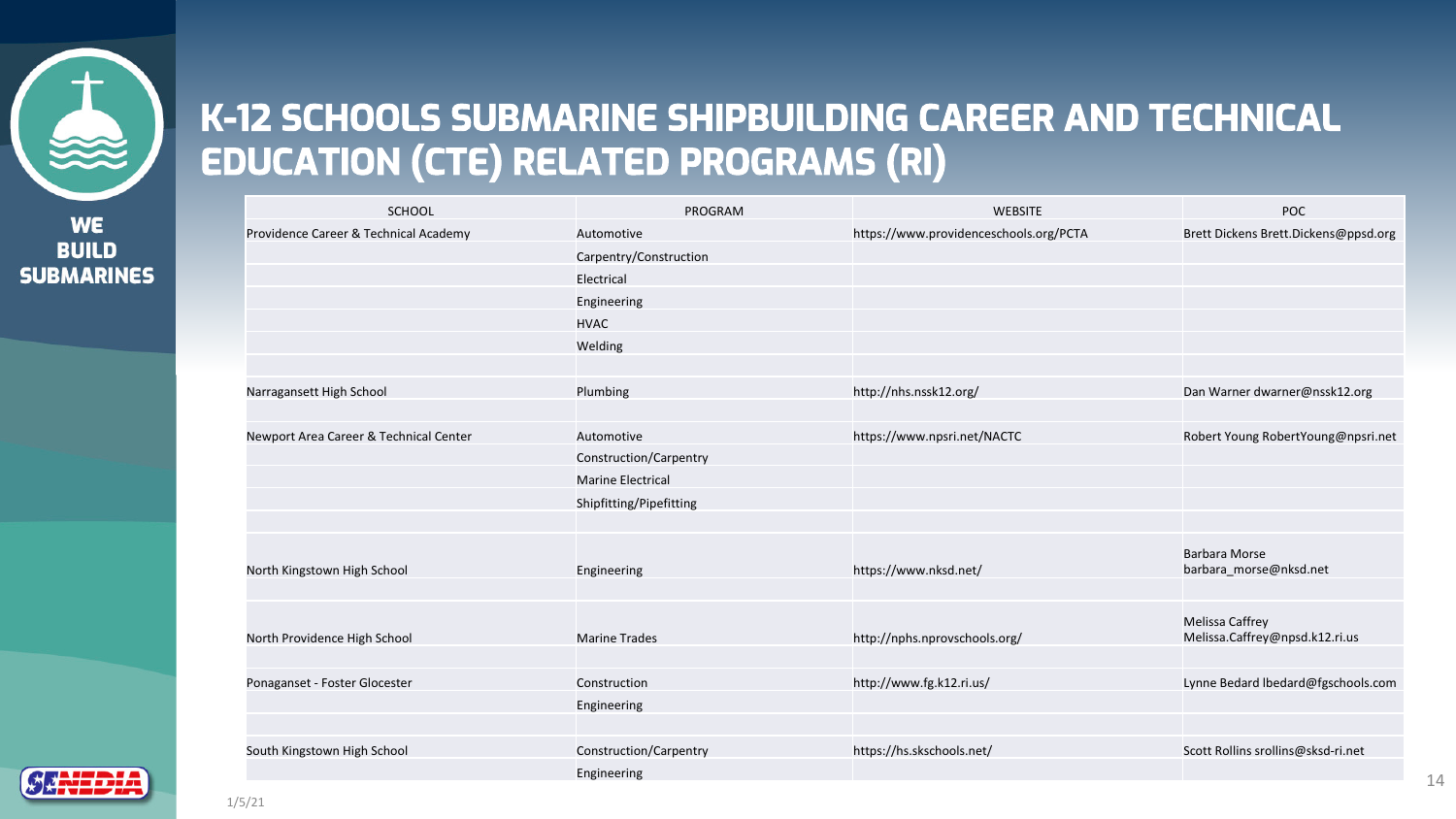

### **K-12 SCHOOLS SUBMARINE SHIPBUILDING ( EDUCATION (CTE) RELATED PROGRAMS (RI)**

| SCHOOL                                    | PROGRAM                                   |                      |
|-------------------------------------------|-------------------------------------------|----------------------|
|                                           |                                           |                      |
| Tiverton High School                      | Carpentry                                 | http://ths.tivertons |
|                                           | Engineering                               |                      |
|                                           |                                           |                      |
|                                           |                                           |                      |
| Warwick Area Career & Technical Center    | Automotive                                | https://wactc.warv   |
|                                           |                                           |                      |
|                                           | CAD                                       |                      |
|                                           |                                           |                      |
|                                           |                                           |                      |
|                                           |                                           |                      |
| West Warwick High School                  | <b>Construction/Facilities Operations</b> | https://www.westy    |
|                                           |                                           |                      |
| Westerly High School                      | Construction                              | https://www.weste    |
|                                           | Manufacturing                             |                      |
|                                           |                                           |                      |
|                                           |                                           |                      |
| Woonsocket Area Career & Technical Center | Automotive                                | http://wactc.woon    |
|                                           | Construction                              |                      |
|                                           |                                           |                      |

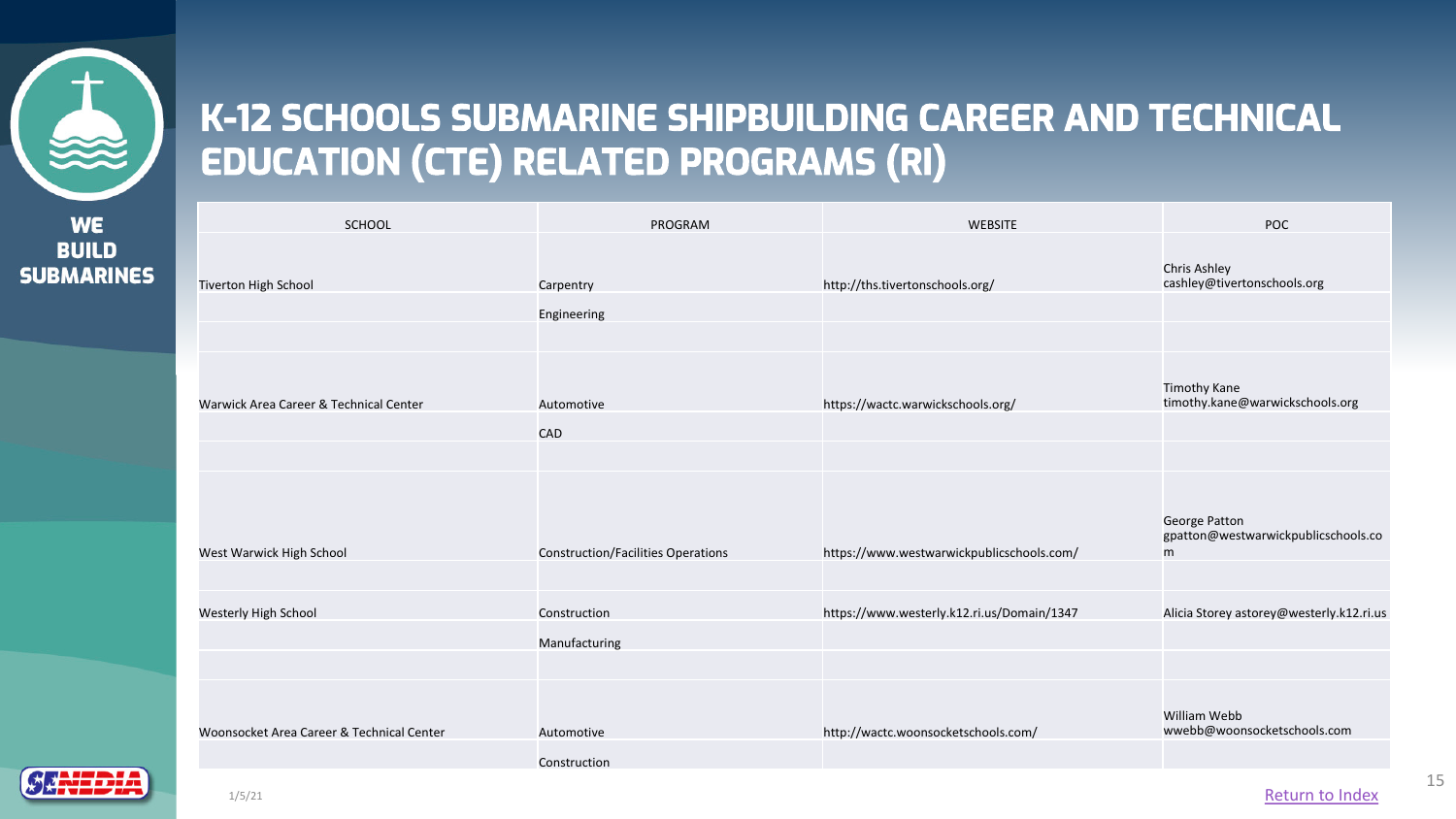

### **K-12 SCHOOLS SUBMARINE SHIPBUILDING ( EDUCATION (CTE) RELATED PROGRAMS (RI)**

#### **CONNECTICUT DEPARTMENT OF EDUCATION CTE CO**

Mission: Manage, coordinate, and catalog all CT CTE programs

Website: https://portal.ct.gov/SDE/Services/K-12-Education/Academics/Career-

Contact: Melissa Hickey; melissa.hickey@ct.gov

Youth Manufacturing Pipeline: Bacon Academy, Montville HS, Norw Stonington HS, Waterford HS

Three Rivers Community College (TRCC) partnered with EWIB, EB, and EAM Youth Manufacturing Pipeline Initiative (YMPI) for high schools in eastern Formed in 2018, the YMPI program creates career pathways in manufacturing for the S placed 84 individuals into jobs in the past two years.

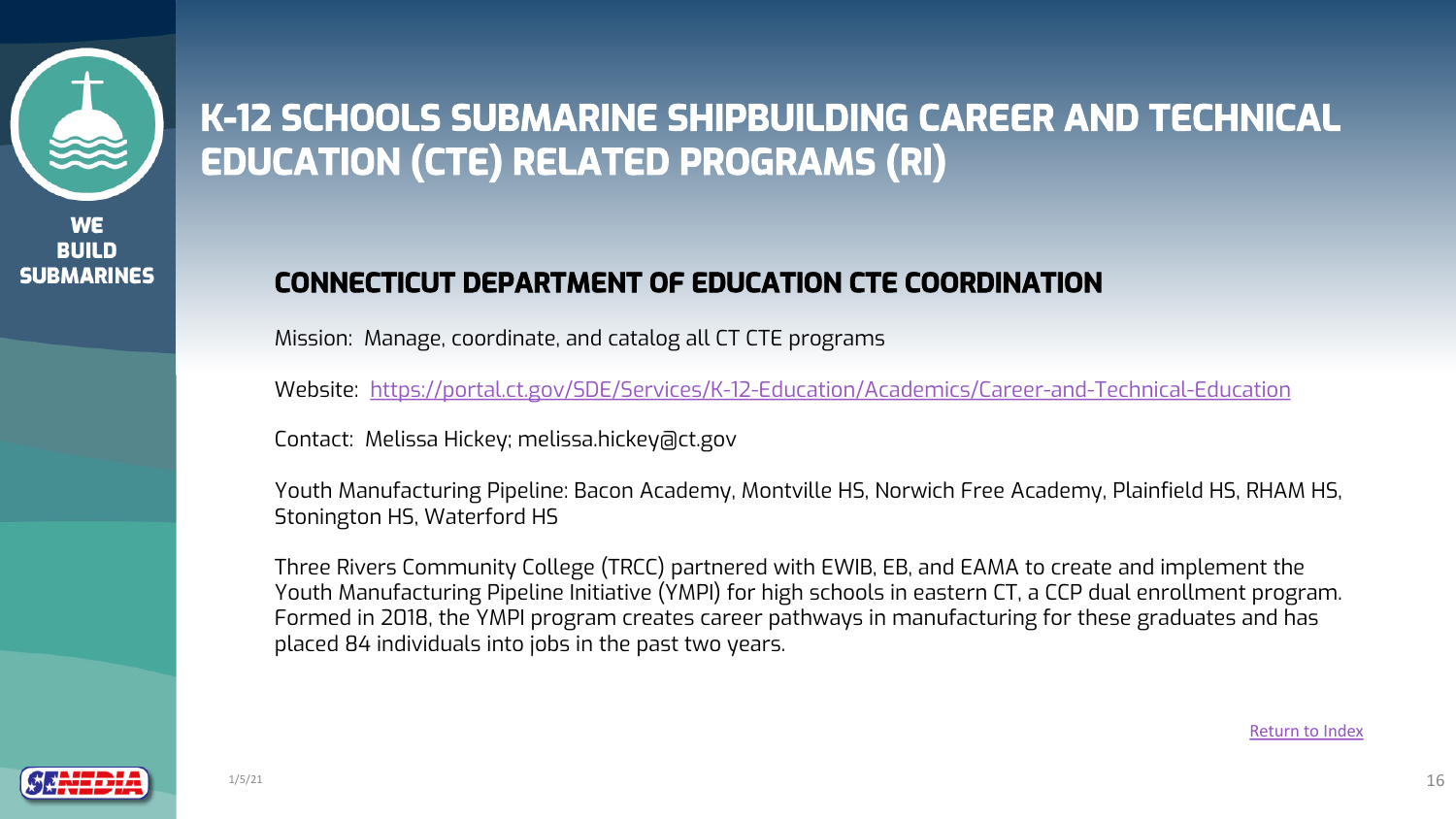

### **K-12 SCHOOLS SUBMARINE SHIPBUILDING C EDUCATION (CTE) RELATED PROGRAMS (M/**

#### **MASSACHUSETTS DEPARTMENT OF EDUCATION CTE**

Mission: Manage, Coordinate and Catalog all MA CTE F

Website: http://www.doe.mass.edu/ccte/cvte/progran

#### **Applicable Vocational Pro[grams:](https://www.gnbvt.edu/)**

Advanced Manufacturing/Tool and Die Metal Fabrication Marine Service Technology Sheet Metal Drafting Electronic Plumbing Robotics **Electricity** Engineering **Applicable Innovation Pathway:**

Manufacturing

Greater New Bedford Voc Tech HS Maritime Trades https://www.gnbvt.edu/

New Bedford High School Maritime Trades http://nbhs.newbedfordschools.org/ Old Colony Regional Voc Tech HS **Photonics Photonics** https://oldcolony.us/about-the-school/ 1799

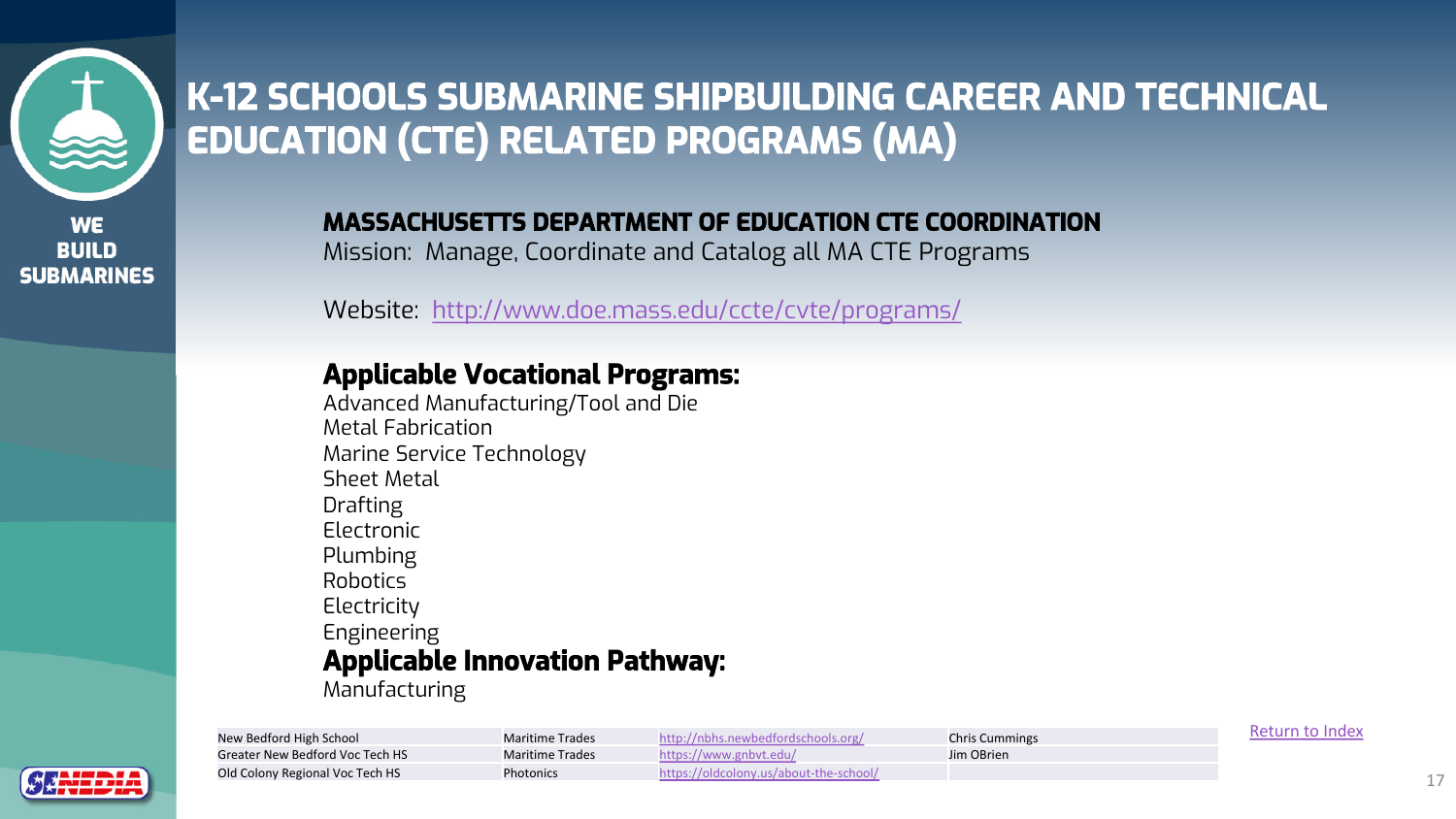

**SUBI** 

### **K-12 SCHOOLS SUBMARINE SHIPBUILDING CAREER AND TECHNICAL EDUCATION (CTE) RELATED PROGRAMS (MA)**

| WE<br>JILD<br><b>ARINES</b> | <b>Brisitol-Plymouth Regional</b><br><b>Technical School</b> | <b>Bristol-Plymouth Regional Technical</b><br><b>School, located in Taunton,</b><br><b>Massachusetts, and in operation</b><br>since September 1972, serves the<br>towns of Berkley, Bridgewater,<br>Dighton, Middleboro, Raynham,<br><b>Rehoboth and the City of Taunton.</b><br>Coupled with the general core of<br>academic subjects, Bristol-Plymouth<br>provides nineteen distinct high<br>school technical programs. | https://www.bptech.org/bpte<br>ch       | Glenn Lopes - glopes@bptech.org              |
|-----------------------------|--------------------------------------------------------------|---------------------------------------------------------------------------------------------------------------------------------------------------------------------------------------------------------------------------------------------------------------------------------------------------------------------------------------------------------------------------------------------------------------------------|-----------------------------------------|----------------------------------------------|
|                             | Diman Regional Vocational<br><b>Technical High School</b>    | Diman is a regional vocational-<br>technical high school located in<br>southeastern Massachusetts, about<br>mid-way between Cape Cod and<br>Providence, RI. Their 16 vocational<br>technical programs have over 1,400<br>students enrolled in grades 9 through<br>12.                                                                                                                                                     | https://www.dimanregional.or<br>g/Diman | Elvio Ferreira - eferreira@dimanregional.org |



Return to Index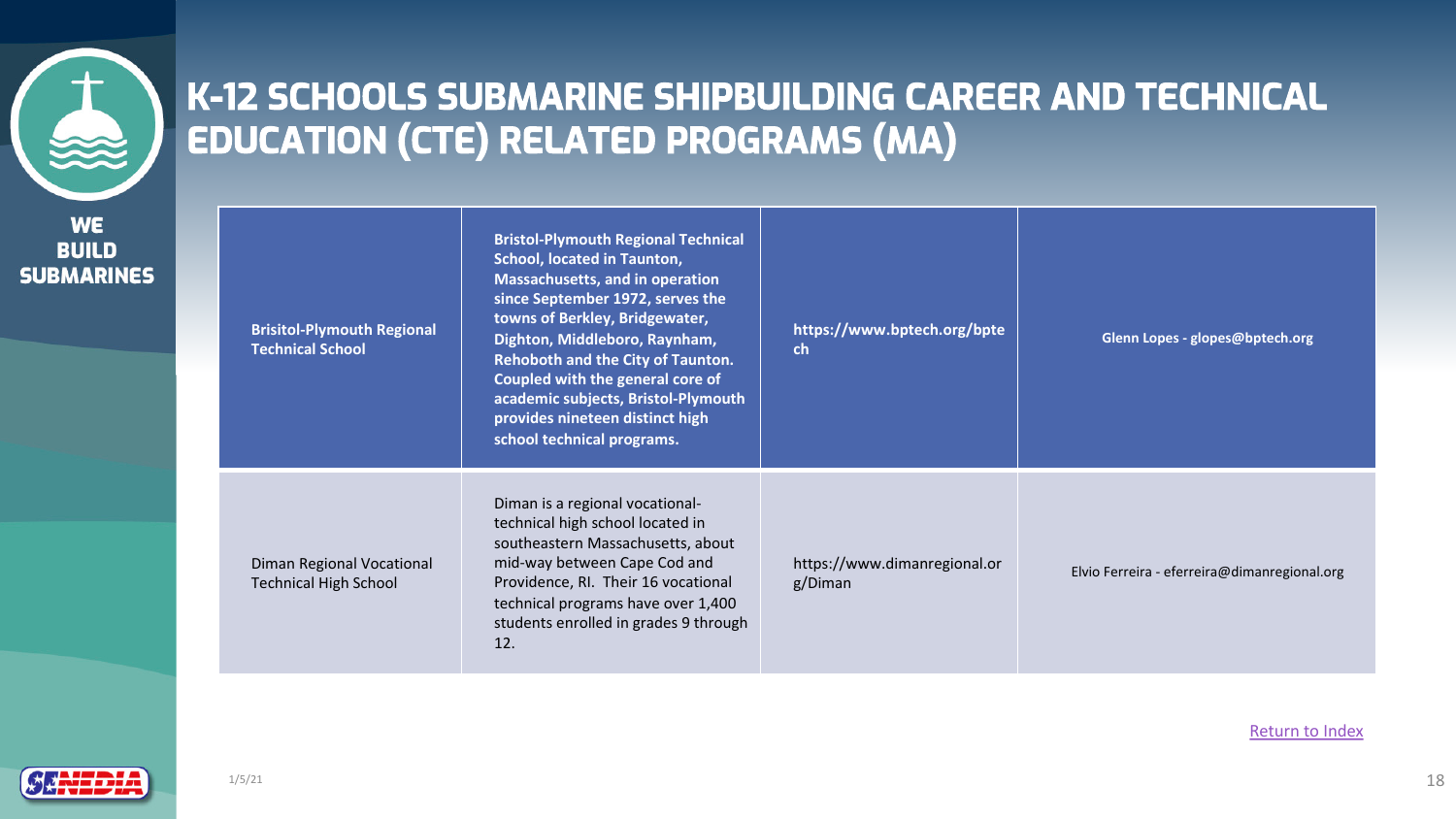

### **POST SECONDARY SCHOOLS WITH P [SUBMARIN](https://www.ccri.edu/)E SHIPBUILDING TRADES PROGRAMS (RI)**

#### **Community College of RI**

In collaboration with the Westerly Education Center and Electric Boat, CCRI  $\epsilon$ maritime electrical, maritime sheetmetal training courses that prepares students to training programs prepare participants with trade specific pipefitting, sheetr knowledge for industry employment requiring the application of basic marit electrical knowledge in manufacturing environments dedicated to the produ trainings are offered to adults and high school students enrolled in their jun 30 Maritime training to Electric Boat's supervisors and managers to improve

Website**:** https://www.ccri.edu/

Contact: Cody Fino, Director of Industry Partnerships, 401-286-8297, cjfino@ccri.edu,

1 Hilton Street, Providence, RI 02905

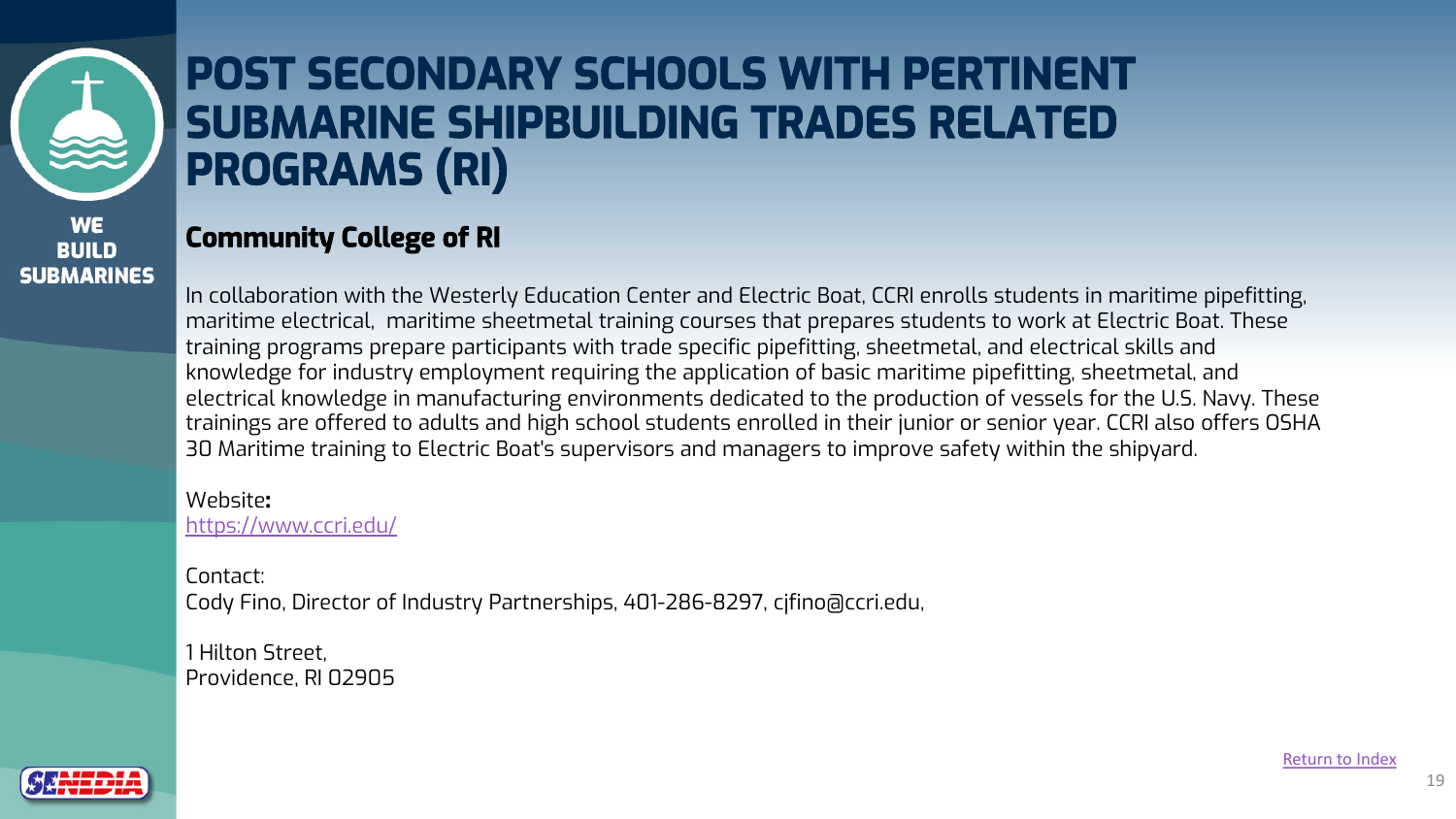

### **POST SECONDARY SCHOOLS WITH P SUBMARINE SHIPBUILDING TRADES PROGRAMS (RI)**

#### **New England Institute of Technology**

NEIT's Shipbuilding Marine and Advanced Manufacturing Institute welding, machining, and ship fitting through federal and state gr the machining program is 400 hours and the ship fitting program training are hired by Electric Boat at an average starting wage of have been hired by Electric Boat. Participants receive academic

Website**:** NEIT.edu

Contact: Fred Santaniello Director of Workforce Development Grants and Programs fsantaniello@neit.edu | 401-739-5000 x3382

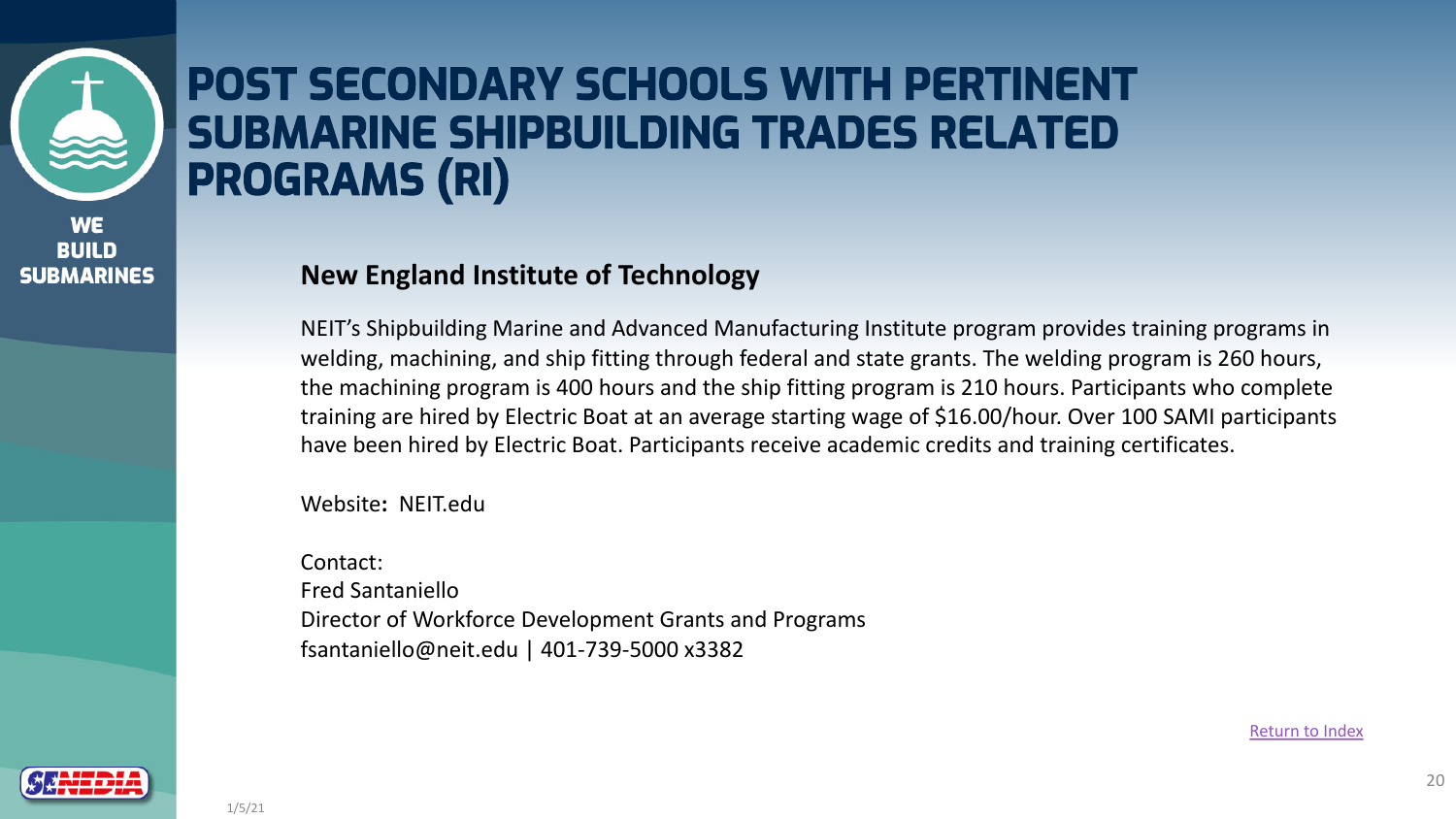

### **POST SECONDARY SCHOOLS WITH PERT SHIPBUILDING TRADES RELATED PROGR**

#### **Westerly Education Center/Rhode Island Offi Commissioner (RIOPC)**

In collaboration with the Westerly Education Center and maritime pipefitting, maritime electrical and maritime she students to work at Electric Boat. These training progran pipefitting, sheetmetal, and electrical skills and knowledg application of basic maritime pipefitting, sheetmetal, and environments dedicated to the production of vessels for to adults and high school students enrolled in their junio

Website**:** www.westerlyedcenter.org

Contact: Amy Grzybowski, Executive Director, 401-584-4932, amy.grzybo

23 Friendship Street, Westerly, RI 02891

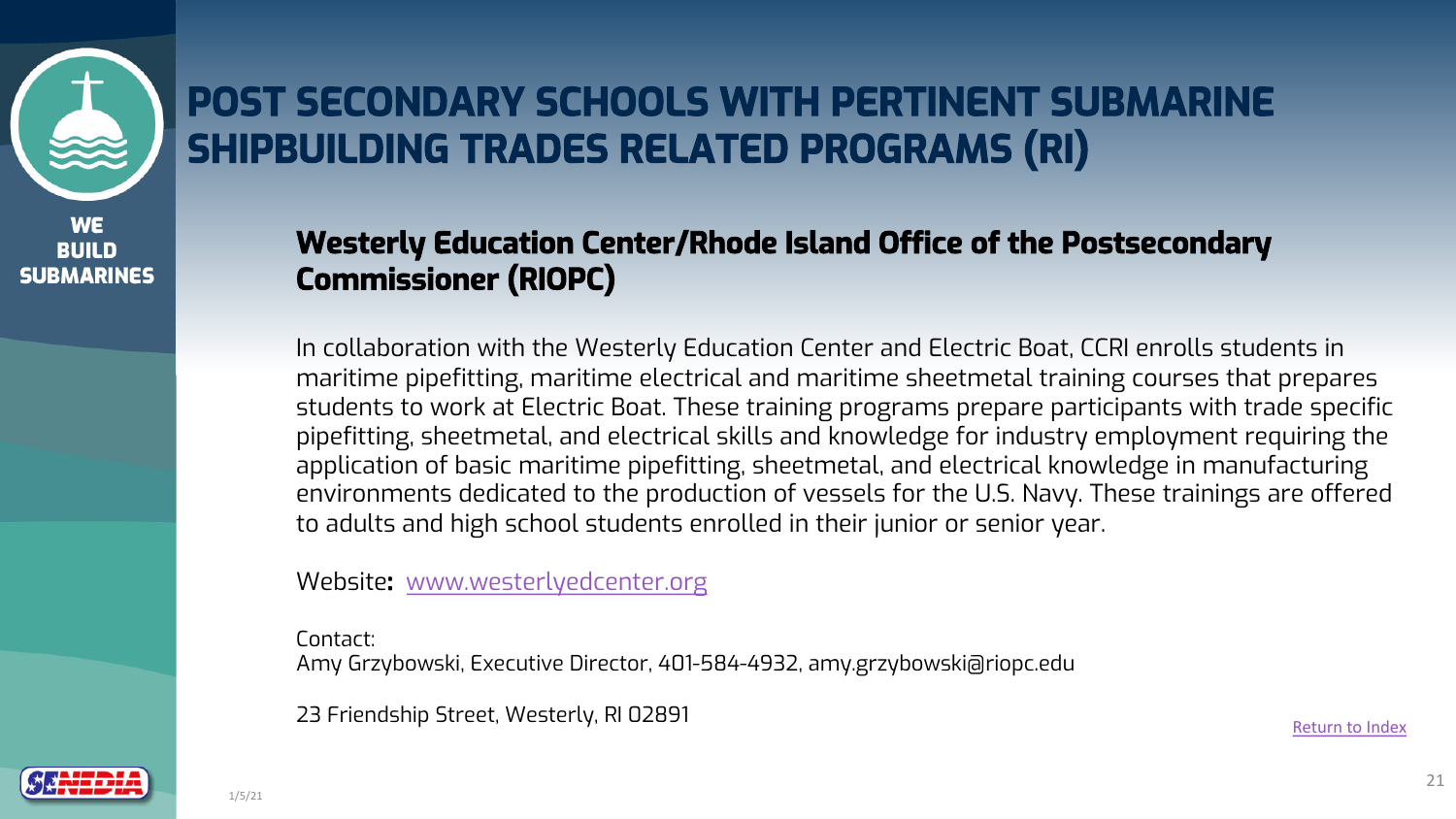

### **POST SECONDARY SCHOOLS WITH PERT SHIPBUILDING TRADES RELATED PROGR**

### **Roger Williams University**

Electrical Apprenticeship Program

Website: https://www.rwu.edu/uc/academics/cente development/training-workforce-and-job-readiness,

Contact: Allegra Brosco abrosco@rwu.edu 401-254-4839

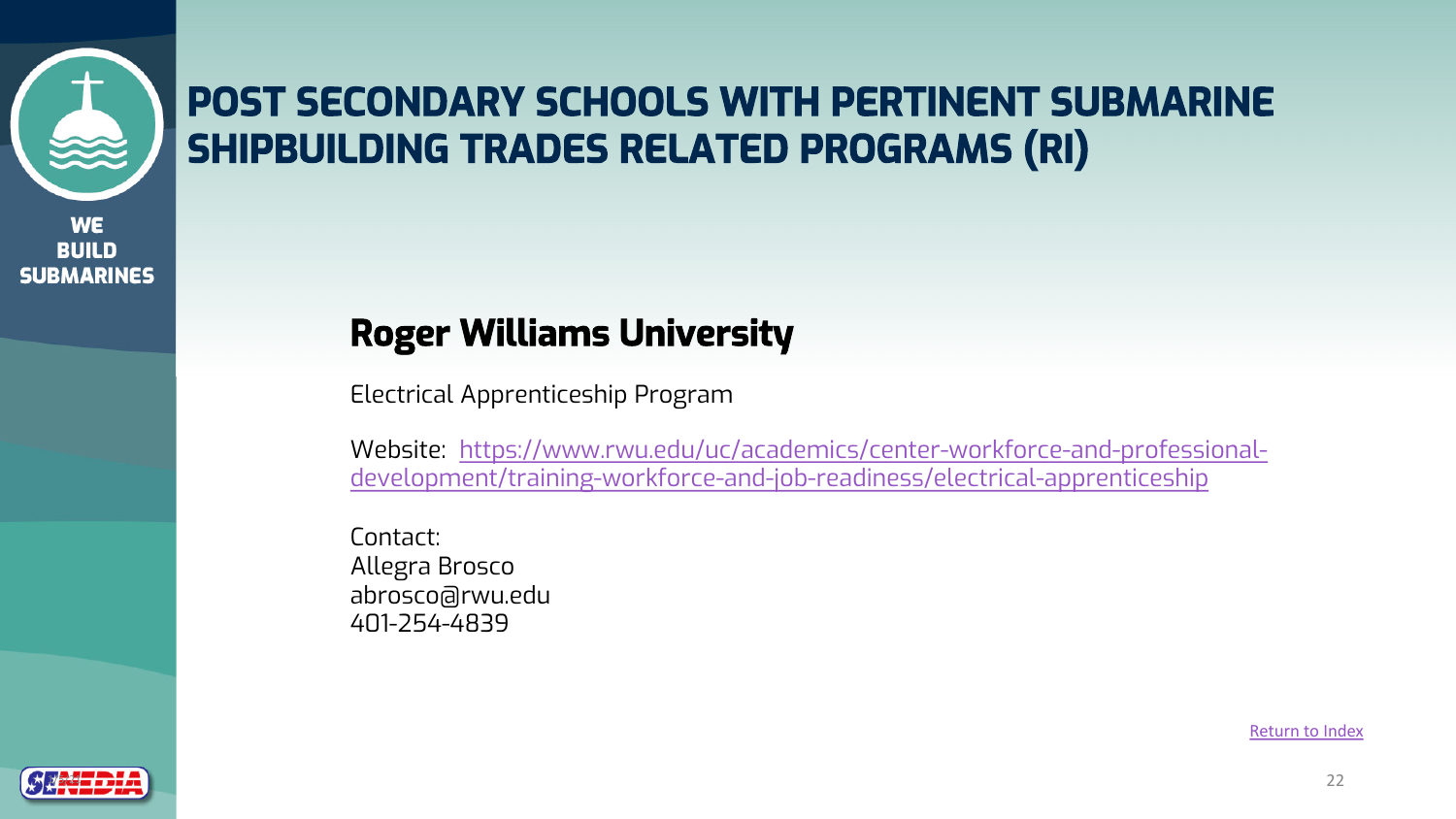

### <span id="page-22-0"></span>**POST SECONDARY SCHOOLS WITH PERT SHIPBUILDING TRADES RELATED PROGR**

#### **[Porter & Chester Institute](https://qvcc.edu/admissions-financial-aid/admissions/?utm_source=GA&utm_medium=Search&gclid=EAIaIQobChMIweOT9vuO7AIVCo7ICh0FOgkTEAAYASAAEgIS6fD_BwE)**

Training in CADD drafting, automotive, hvac/r, electrical, low voltage, as employers and are looking to build out a manufacturing training

Website: www.porterchester.edu

Contact: ACerrone@Porterchester.com, 781-234-4437

### **Quinebaug Community College**

Advanced Machine Technology with CNC

Website: https://qvcc.edu/admissions-financialaid/admissions/?utm\_source=GA&utm\_medium=Search o7ICh0FOgkTEAAYASAAEgIS6fD\_BwE

Contact: Jodi Clark 860- 932-4128, jclark1@qvcc.edu or Sandy Gould 860-932-4128, jclark1@qvcc.edu or Sandy Gou

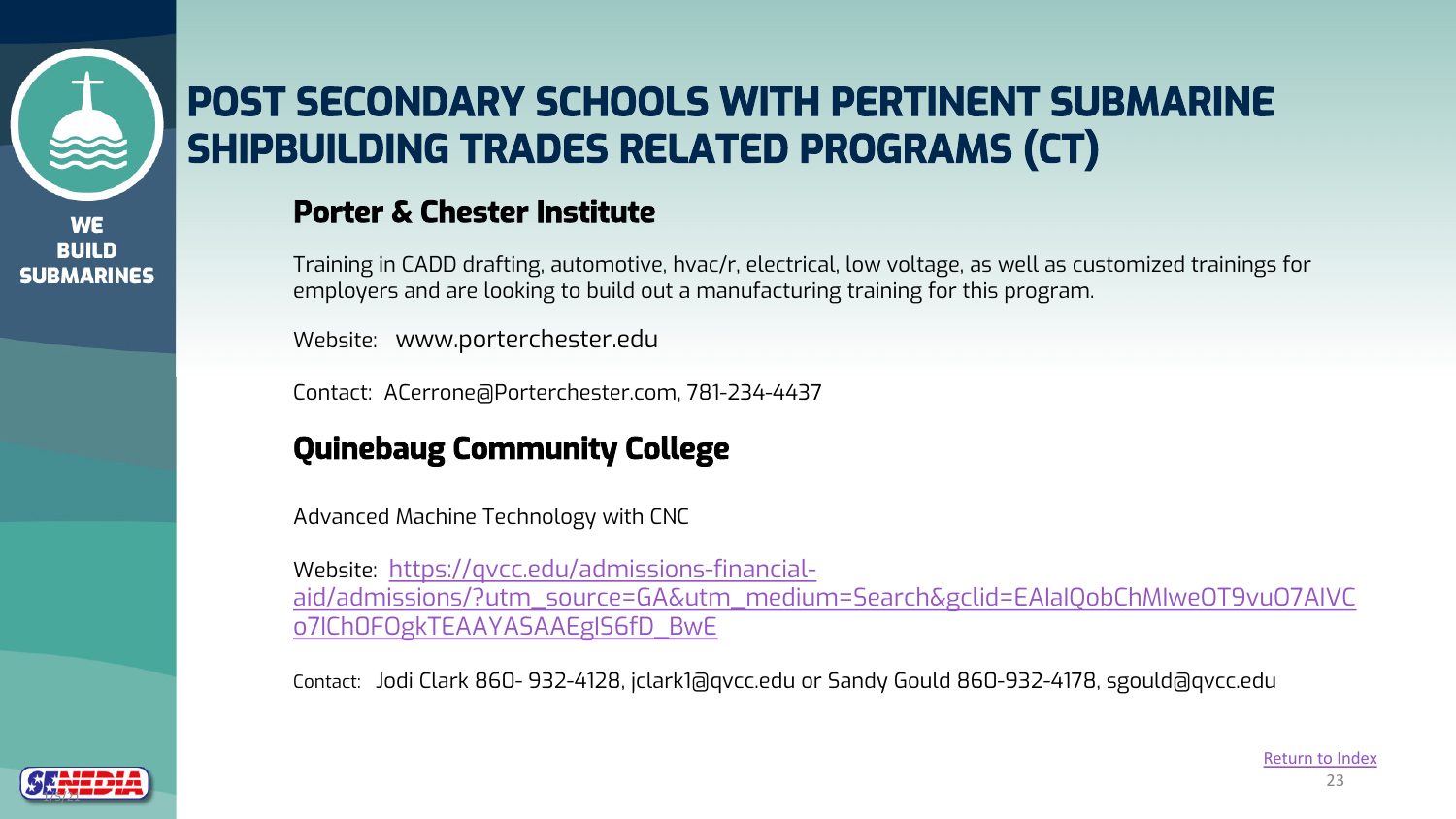

### **POST SECONDARY SCHOOLS WITH PERT SHIPBUILDING TRADES RELATED PROGR**

### **Three Rivers Community College**

TRCC-MAC (Manufacturing Apprenticeship Center), has collaborate implement an innovative, just-in-time training system (MPI-Manuf has developed, delivered to over 500 participants, and continuous occupational skills training courses including Introduction to Manu Introduction to Machine Operator, Design (NX-CAD), and Intro to PI

TRCC has a long history of serving regional industry partners, offe the most among CT community colleges. TRCC is also the educational provider for an apprenticeship programs: Marine Draftsman Association, MDA (cr Council / Carpenters-10 trades (non-credit certificate)

TRCC partners with EWIB, EB, and EAMA as a provider for the Yout (YMPI) - see K-12 CTE Program tab

Website: https://www.threerivers.edu/

Contact: Erin Sullivan, esullivan@trcc.commnet.edu, 860 215 9297 or Mark Vesligaj, mvesligaj@trcc.commnet.edu, 860 215 9442

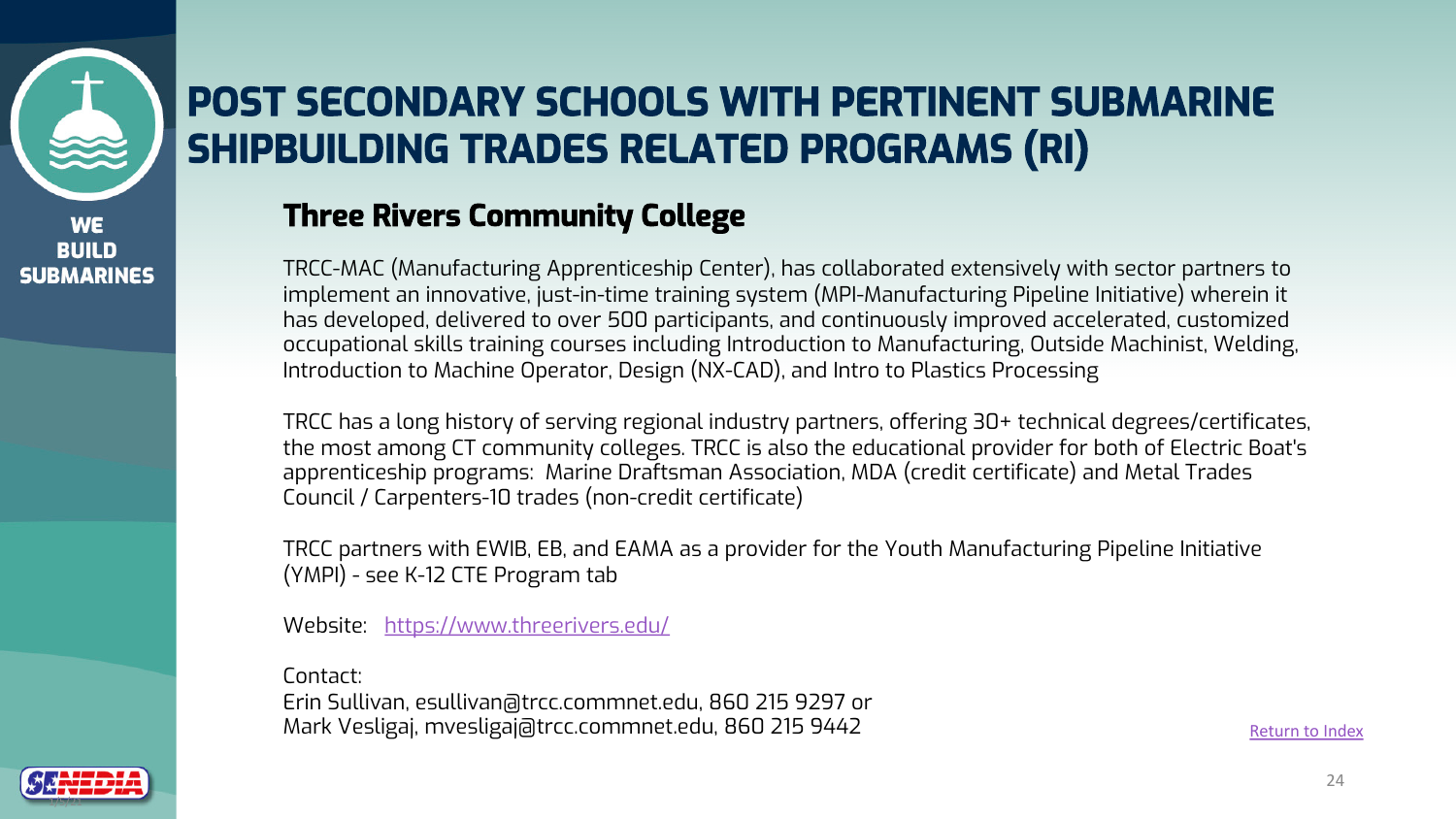

### <span id="page-24-0"></span>**POST SECONDARY SCHOOLS WITH PERT SHIPBUILDING TRADES RELATED PROGR**

#### **Bristol Community College**

Indust.Maint & Electrical Industrial Instrument/Electric Industrial Tech./Power Plant Industrial Technology Lean -Manufacturing

Website: http://www.bristolcc.edu/

#### **Greenfield Community College**

Adv Manufacturing MSMI AutoCAD FMI Found Manufacturing Int Intro Comp Draft/Design Intro to AutoCAD Machine Science II

Website: https://www.gcc.mass.edu/

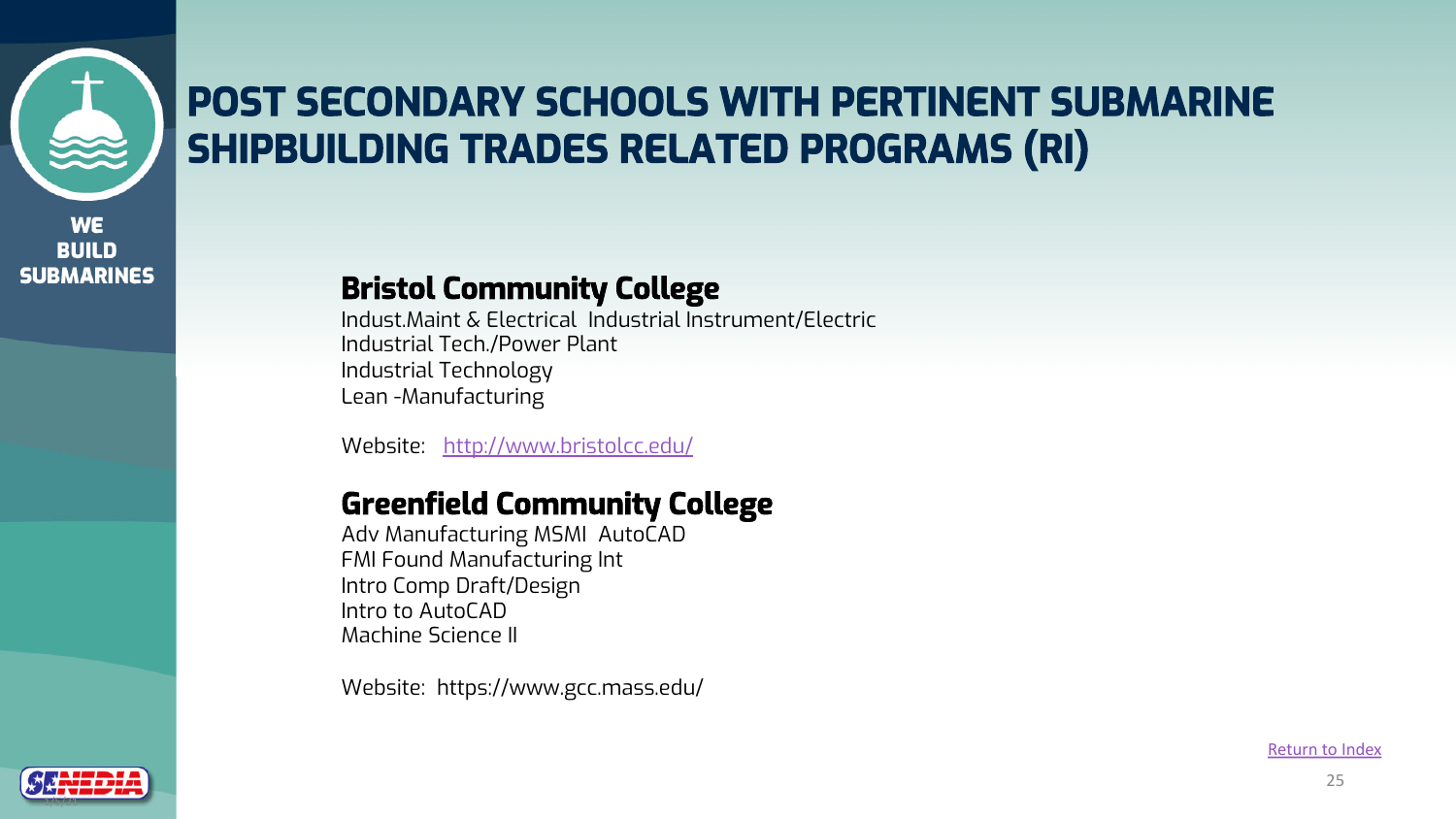

### **OTHER RESOURCES - TRAINING PROVIDER**

#### **Westerly Tech Center**

Westerly Education Center is managed by the State Of Rhode <u>Commissioner.</u> Founded in 2017, the Westerly Education Cente designed to bring together higher education, business, industry, and community partners to provide high-quality educational programs to meet projected

Website: https://www.westerlyedcenter.org/page/about-us/ Contact: Amy Grzybowski – 401 584 4931

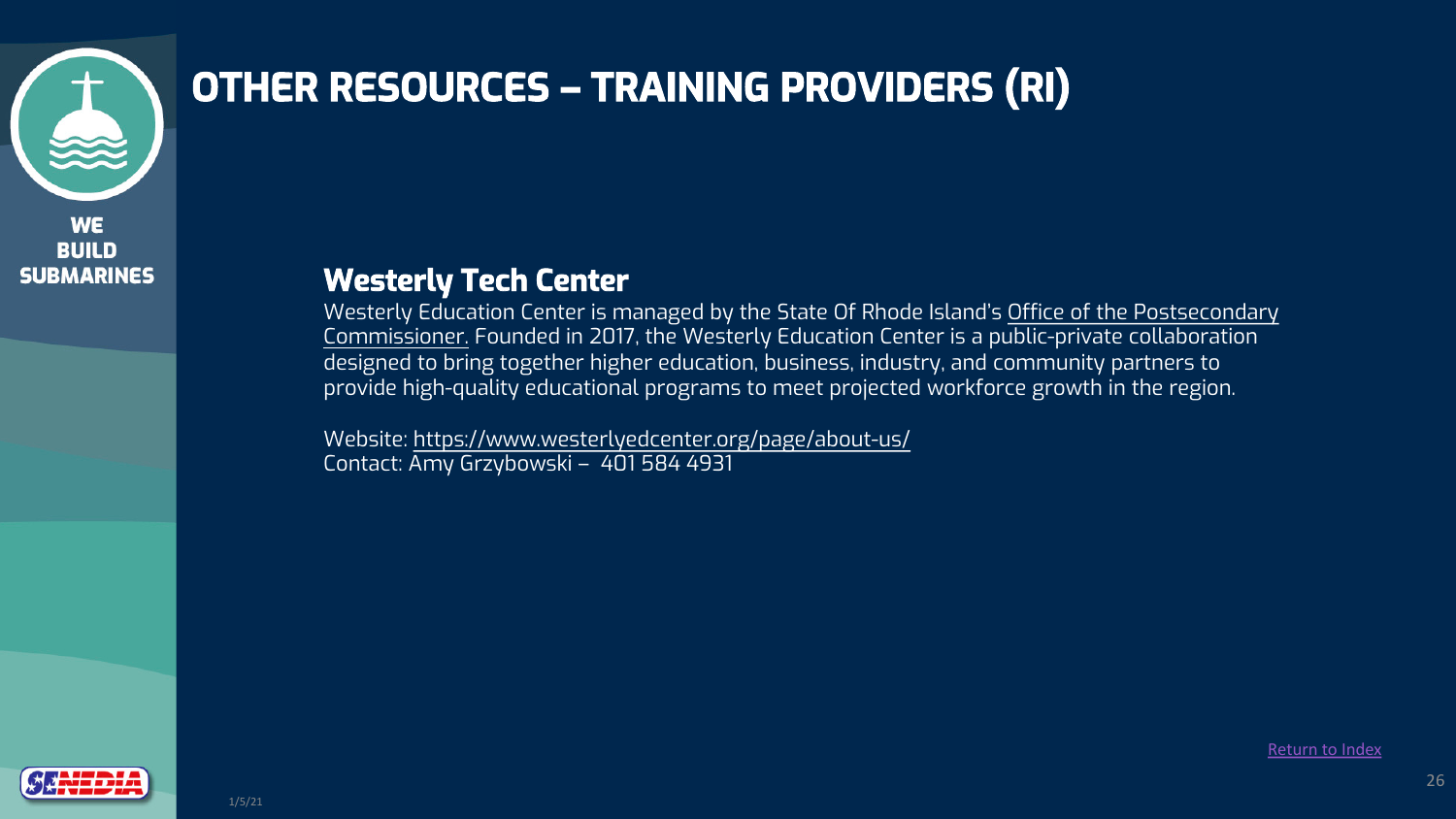

### **OTHER RESOURCES - TRAINING PROVIDER**

#### **We Make [Rhode](https://polarismep.org/videos/polaris-mep-overview/) Island**

We Make RI started in conjunction with top Rhode Island Manufacturers to provides certifie the rich history of building in Rhode Island.

Website: https://wemakeri.com/about-2/

Contact: barb@wemakeri.com

#### **Polaris MEP**

Polaris MEP is a statewide nonprofit providing competitive business improvement provement products. Island's manufacturing industry.

Website: https://polarismep.org/videos/polaris-mep-overview/

Contact: Kathie Mahoney - Center Director; kmahoney@polarismep.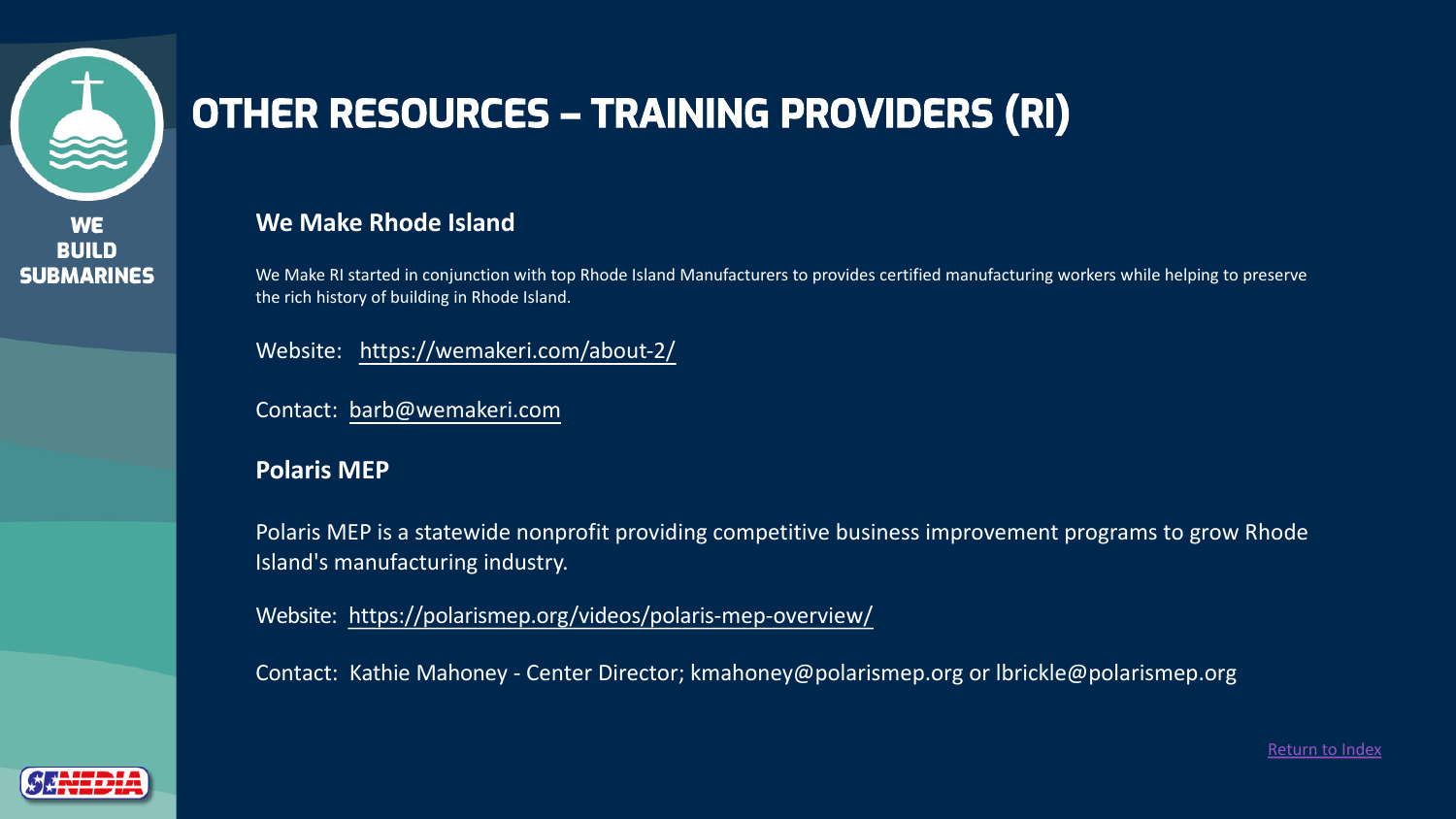

### **OTHER RESOURCES - TRAINING PROV**

#### **CONN STEP**

Provide [strategic leadership an](http://gdeb.com/careers/)d operational methodologies today's challenging economic climate.

Website: https://www.connstep.org/

Contact: 350 Church St, Hartford, CT 06103; Phone: (800) 266-6672

#### **GD EB**

Explorer Program Middle School - Explorer Program - Partnering with continuing a yearlong Explorer Program for youth to explore the Mar students (both boys and girls) and introduces them to some of our C them during their high school years - building a stronger pool of futu shirt at the beginning of the program and an Explorer pin and EB hat and partner employees will volunteer their time to coordinate and ex

Website: http://gdeb.com/careers/

Contact: Heather Lee, Grant Manager & Educational Outreach Coordin 401-268-3469, hlee@gdeb.com